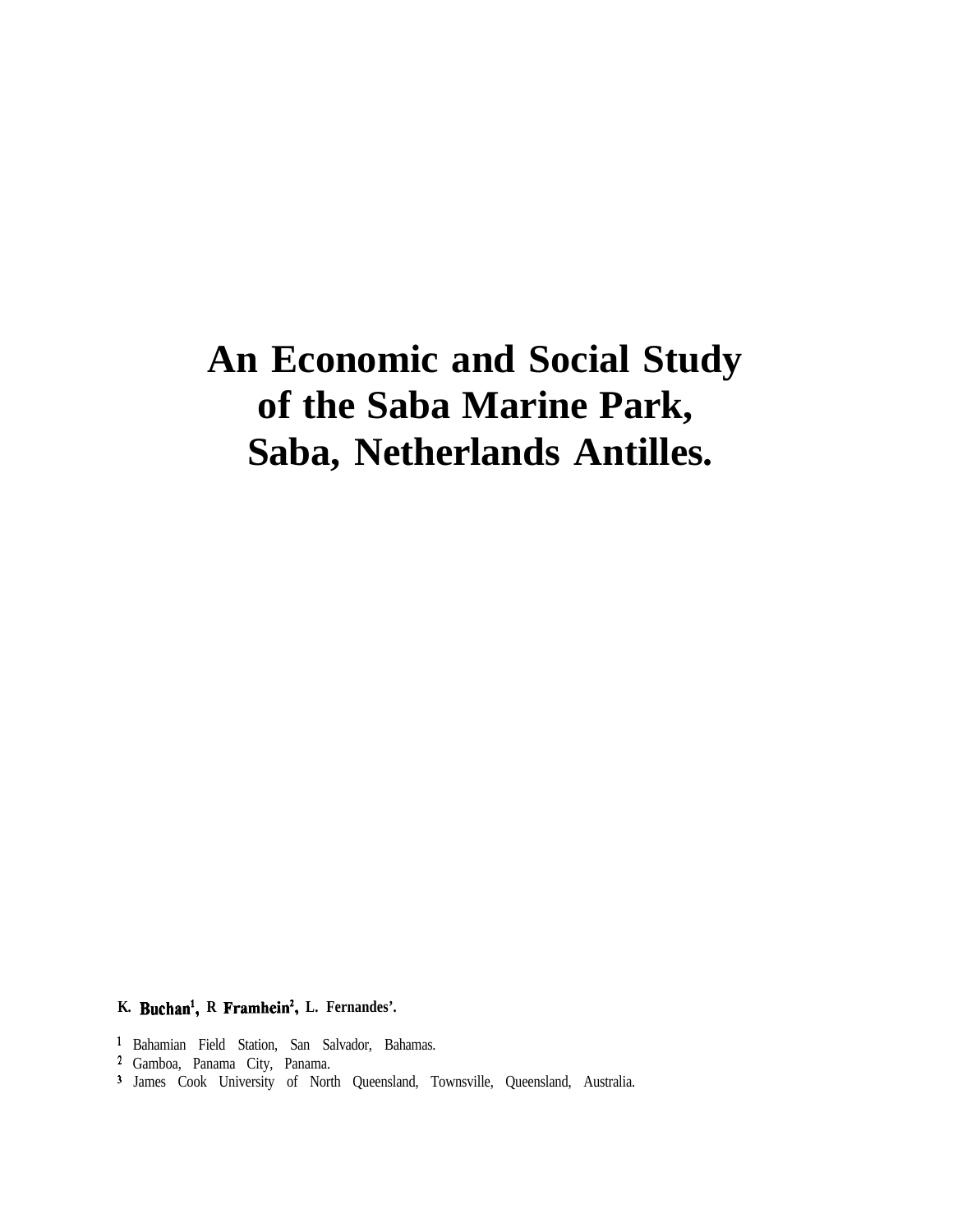| Summary                                                                                                                                                                                                                     | $\mathfrak{Z}$                               |
|-----------------------------------------------------------------------------------------------------------------------------------------------------------------------------------------------------------------------------|----------------------------------------------|
| 1. Introduction                                                                                                                                                                                                             | $\overline{4}$                               |
| 1.1 The Saba Marine Park<br>1.1. I Park Zoning                                                                                                                                                                              | $\overline{7}$<br>8                          |
| 2. Economic Setting                                                                                                                                                                                                         | 9                                            |
| 2.1 Fishing<br>2.2 Sand<br>2.3 Tourism<br>2.4 Offshore<br>Companies<br>2.5 Retirees and Part-time Settlers from Overseas<br>2.6 Art Work<br>2.7 Land Rentals<br>2.8 Money Transfers from other Governments and Institutions | 10<br>10<br>11<br>12<br>13<br>13<br>13<br>13 |
| 3. Resource Use                                                                                                                                                                                                             | 14                                           |
| 3.1 Resource Use by Tourists<br>3.1. I Yachts<br>3.1.2 SCUBA Divers<br>3. I. 3 Cruise Ship Tourists                                                                                                                         | 14<br>14<br>15<br>22                         |
| 3.2 Resource Use by Locals<br>3.2. I Fishing<br>3.2.2 Local Recreation<br>3.2.3 Water Supply<br>3.2.4 Education                                                                                                             | 22<br>22<br>22<br>22<br>22                   |
| 4. Economics of the Saba Marine Park                                                                                                                                                                                        | 23                                           |
| 4.1 Economics of Yacht Visitors<br>4.2 Economics of Dive Visitors<br>4.3 Economics of Cruise Ship Visitors                                                                                                                  | 24<br>25<br>25                               |
| 5. The Relevance of the Saba Marine Park to Saba's Economy                                                                                                                                                                  | 26                                           |
| 6. Recommendations for Enhancing Economic Benefits                                                                                                                                                                          | 27                                           |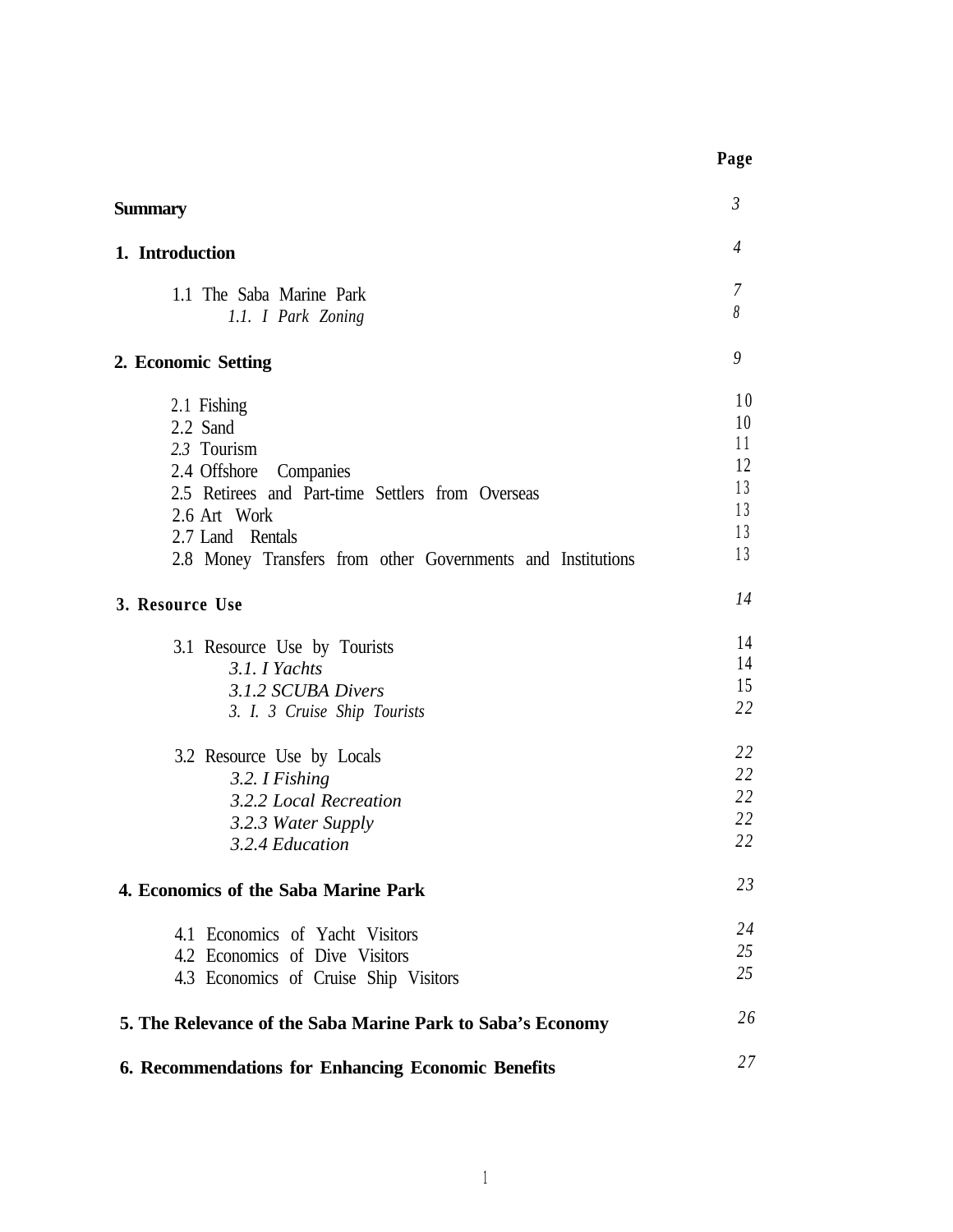| 7. Social Impacts of the Saba Marine Park                                |                      |
|--------------------------------------------------------------------------|----------------------|
| 7.1 Environmental Issues<br>7.2 Social Issues<br>7.3 Economic Issues     | 31<br>31<br>31<br>32 |
| 7.4 Political Issues<br>8. Recommendations for Enhancing Social Benefits | 32                   |
| 9. Discussion and Conclusions                                            | 34                   |
| <b>References</b>                                                        | 36                   |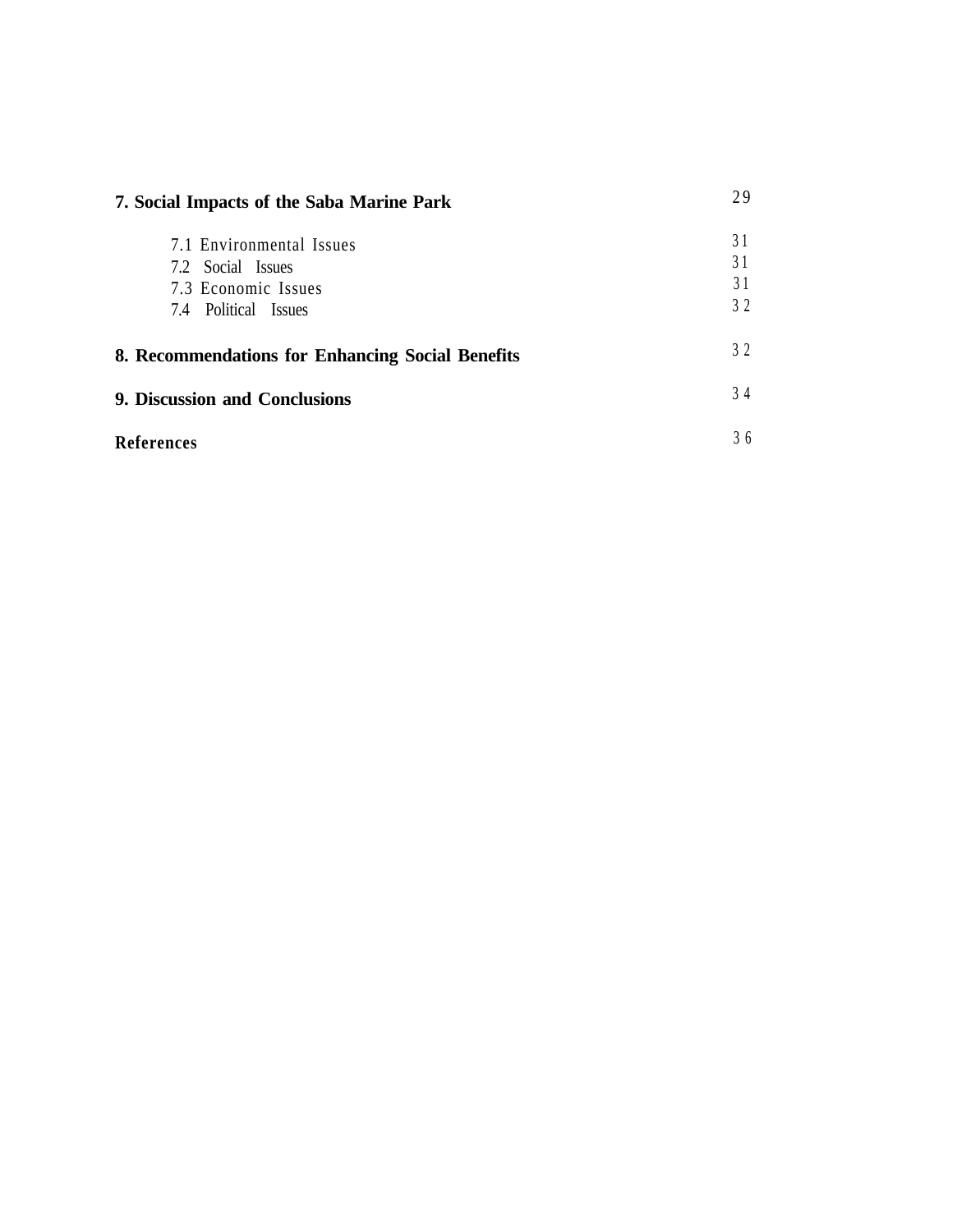### **Summary**

The Dutch island of Saba in the North Eastern Caribbean has been surrounded by a protected area since 1987. This area known as the Saba Marine Park was developed as a result of a project initiated in 1984 by the Central Government of the Netherlands Antilles which was aimed at strengthening the economy of Saba through dive tourism. In 1987 the Saba Marine Park (SMP) was officially established through the Marine Environment Ordinance, Saba and within six years became self-financed, by charging user fees, selling souvenirs and accepting donations. In 1994/95 a cost benefit analysis determined that the Park was responsible for generating US \$ 3 million towards the islands Gross Domestic Product of US \$14 million, and continues to play a major role in the sustainable development of the environment, the economy and the social well-being of the islands people. The incomes and expenses of the SMP were itemized and the activities with the greatest benefit/cost ratio calculated to form recommendations for the economic development of the Park.

Visiting divers indicated a preference towards Saba for their diving vacation because of the opportunity to dive in an unspoiled and protected location. A multi-criteria analysis carried out in conjunction with the cost/benefit analysis consolidated local peoples, and visitors opinions of the SMP. These opinions varied , but in general people understood the economic benefits of the Park to the island but stressed that aspects such as communication, education and a wider distribution of benefits from the Marine Park needed developed in the future.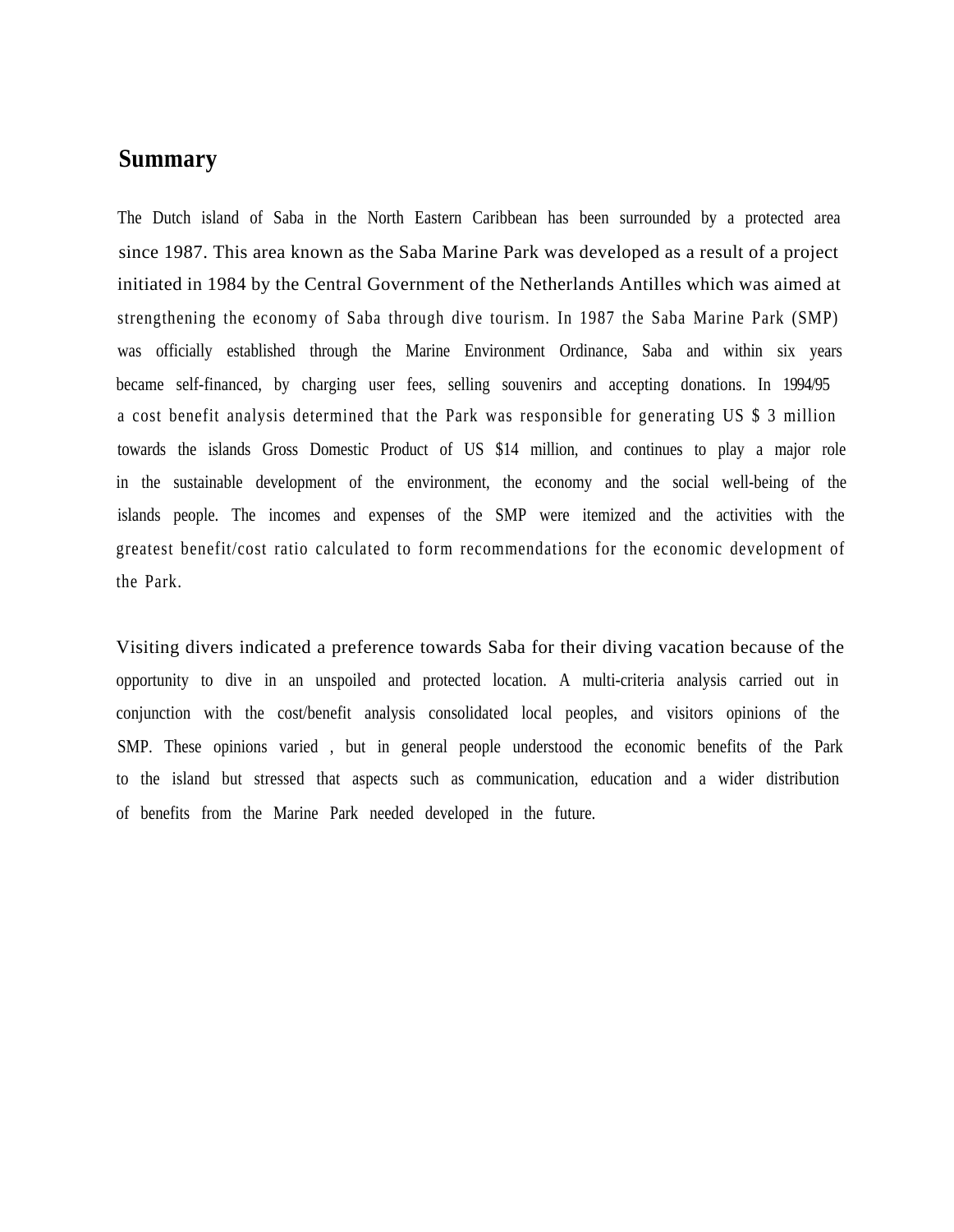# **1. Introduction**

The island of Saba is the smallest of the Netherlands Antilles with an area of approximately five square miles. Saba is situated twenty seven miles south of St. Maarten in the leeward arc of the Lesser Antilles (see map). Being the highest point in the Dutch Kingdom (2855 feet) Saba also contrasts to it's other Dutch counterparts of St. Maarten and St. Eustatius in the north eastern Caribbean Sea and Curacao, Bonaire and Aruba ( now know longer part of the Netherlands Antilles) in the southern Caribbean approximately fifty miles off the coast of Venezuela.



Figure 1. The Lesser Antilles and Caribbean Sea. From Brugman (1995).

The islands origins are volcanic, and the resulting domular topography with its deep valleys carpeted by lush vegetation which fan down from the upper slopes of the island make for a very attractive setting and important asset for encouraging eco-tourism.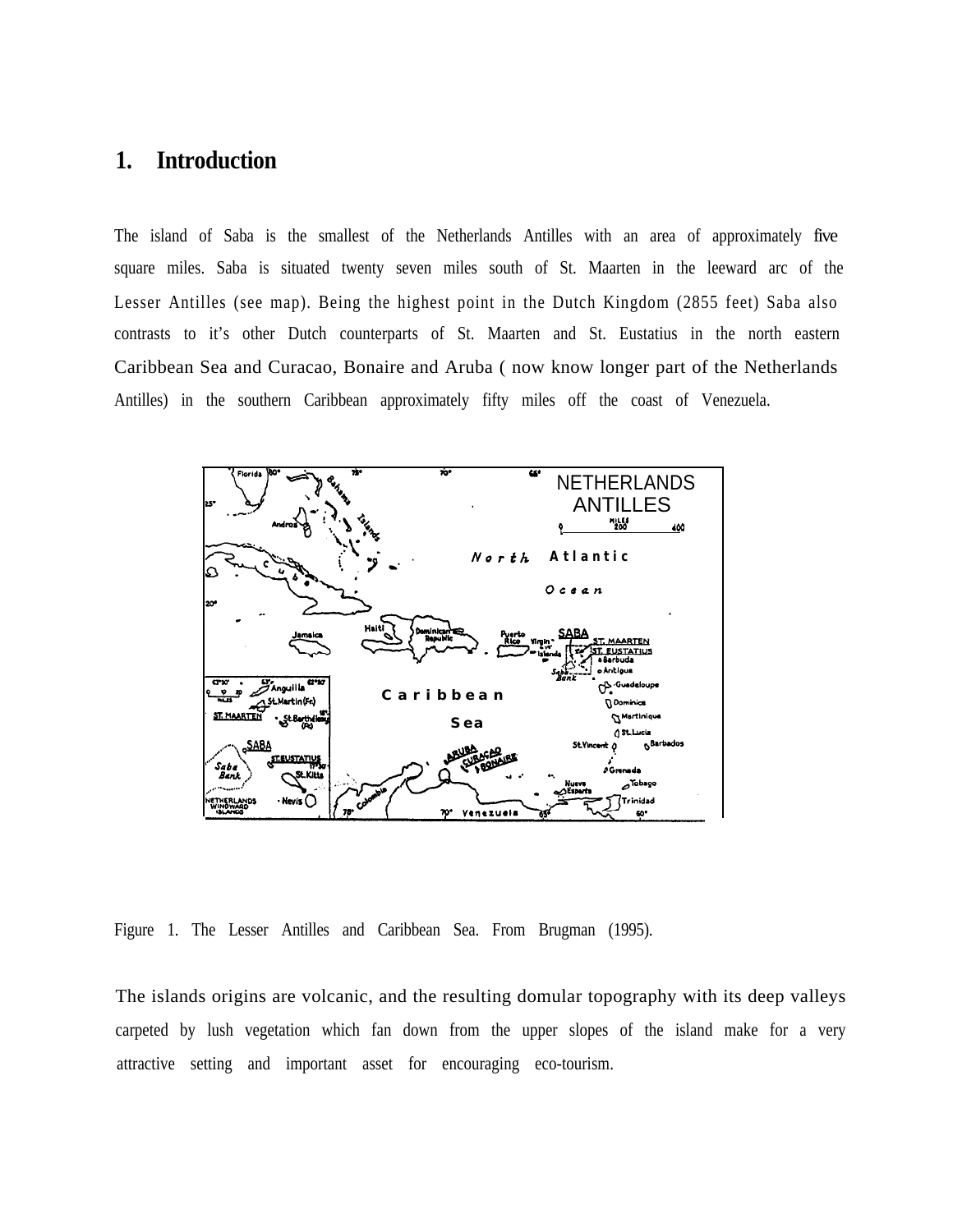

Figure 2. The island of Saba. From Brugman (1995)

The earliest recorded inhabitants of Saba have been connected with a settlement at Fort Bay dating back to 1175  $\pm$  65 years B.C.. A number of explorers in the fourteen, fifteen and sixteen hundreds mentioned Saba in their ships logs. Settlers in the North Eastern Caribbean in the 17th century sought to develop plantations for the supply of sugar, tobacco, coffee, cotton, all of which had great value in the European market, For this reason in 1635 the Dutch took possession of St. Eustatius and in 1640 Saba was colonized from St. Eustatius. In 1665 the island of Saba had a population of 226 of which 37% were Dutch, 37% were Negro and Indian and 24% were Anglo-Saxon (Hartog 1988). Saba changed hands numerous times between the Dutch, French and British until finally in 1816 it came under Dutch rule. The population on Saba has fluctuated over the years from 1807 individuals in 1865 to 958 in 1972 and approximately 1200 in present times.

Sustenance of Saba's inhabitants traditionally came via farming the upper slopes of the island on fertile terraces, fishing, cultivating/ processing and exporting sugarcane and cotton (Hartog 1988).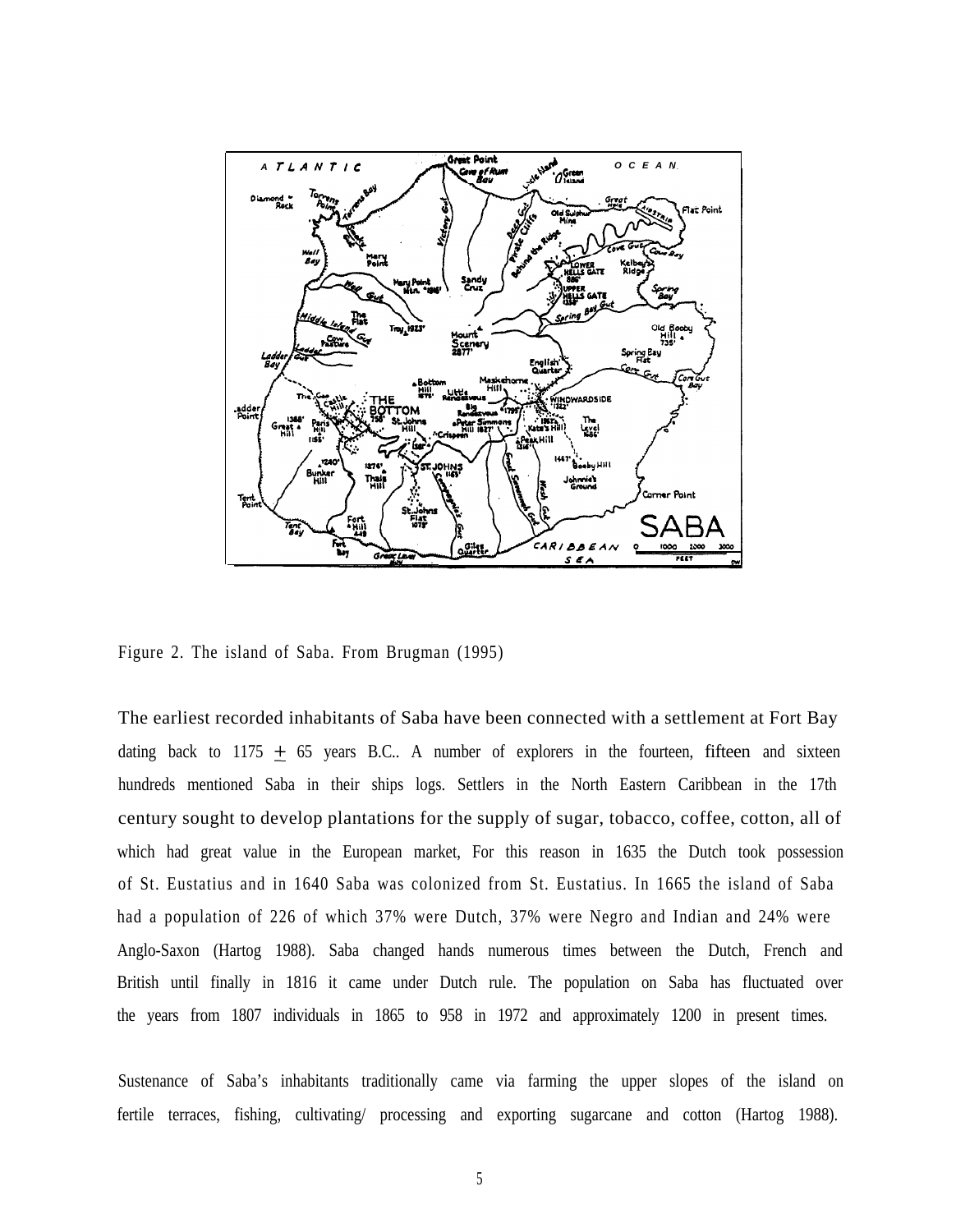Saba remained rather isolated until the development of reasonable harbor facilities and a cement road from Fort Bay to The Bottom in 1943 and the completion of the island's airport in 1963. In the late 1960's a vehicle road which links the airport and the harbor and each of the villages, was completed and since Saba has developed very quickly both socially and economically.

The highest point on the island, Mount Scenery, is capped with a cloud forest where humidity and rainfall is high (> 1080mm per annum) this forest is characterized by the mountain mahogany *(Freziera undulata)* tree which has thick spreading bows hosting numerous mosses, ferns and other epiphytic plants. The slopes of the mountain play host to secondary rain forest. Networking across the island are scenic trails once used before the construction of the vehicle road, as the main means of transporting goods from village to village. These days the trails are maintained for hiking.

The coastal area of Saba is very dramatic and for the most part consists of cliff face with the exception of three areas where the man-made concrete road meets the ocean, and, a small gently sloping area at Giles Quarter on the south coast. Consequently, there is little coastal development. The sub-marine area near the coast comprises a narrow shelf consisting of large volcanic boulders, lava flows and overhangs most of which have become encrusted with corals, sponges and algae. Saba's marine environment is also characterized by the existence of a number of under sea mountains which come within twenty five metres of the surface approximately a kilometer off the west coast. These sea mounts and the coastal area from the shoreline to a depth of 60 metres are protected by law and are managed under the auspices of the non-governmental, non-profit, Saba Conservation Foundation as the Saba Marine Park.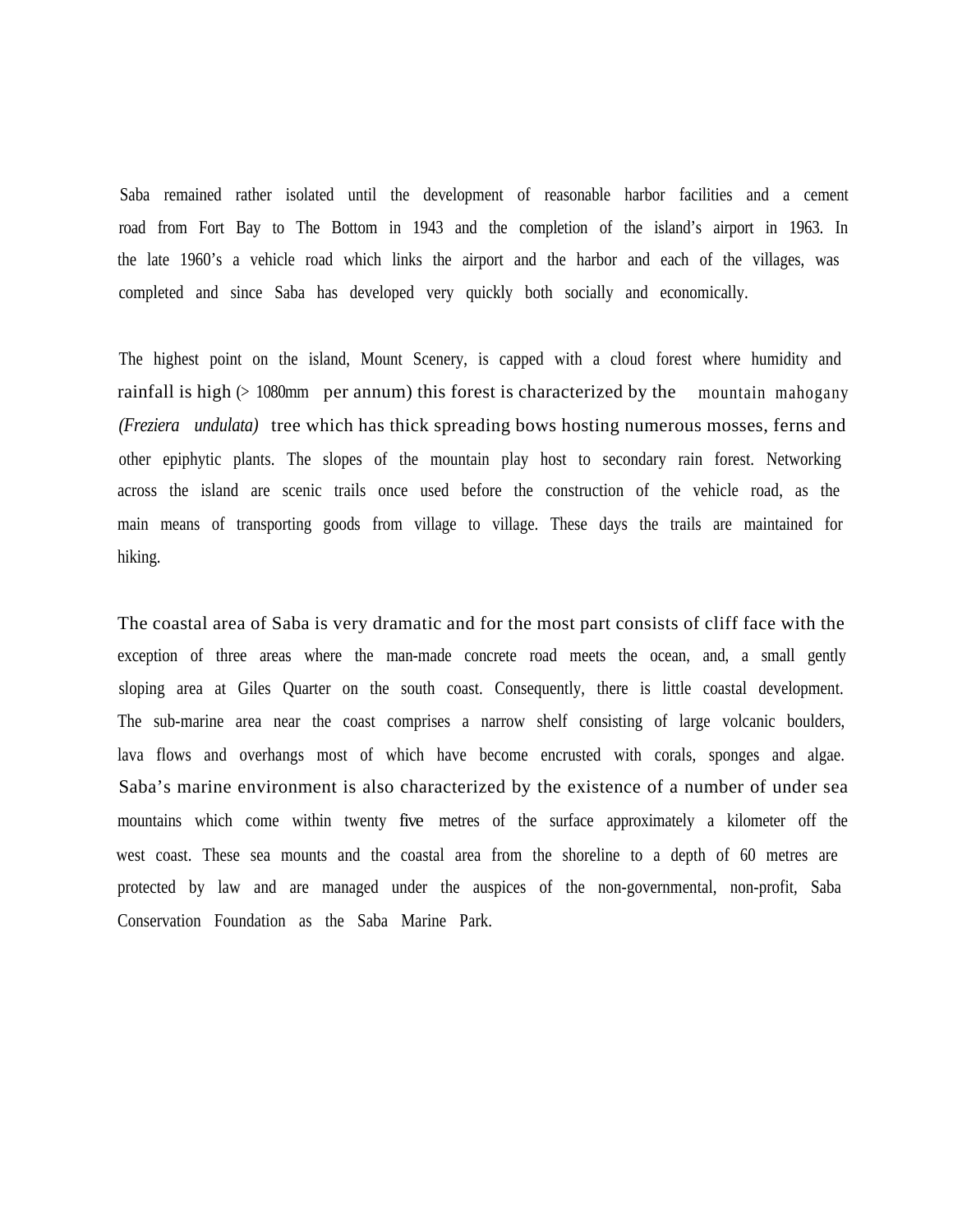#### **1.1 The Saba Marine Park**

In 1984, the Ministry of Economic Affairs of the central government of the Netherlands Antilles suggested development of the diving industry as one means of strengthening the economy of the island of Saba. The Island Government agreed that development should take place although had reservations about possible impacts on the marine environment. They subsequently joined forces with STINAPA (Netherlands Antilles National Parks Foundation) in order to determine the feasibility of such development. Pilot investigations were carried out to assess the potential for diving tourism and to recommend a strategy for managing the marine resources. These studies resulted in a proposal entitled "Saba Marine Park, a proposal for integrated marine resource management in Saba" (Van't Hof 1991). This proposal was submitted to the Executive Council of Saba in 1985. Upon approval, funding was sought for the establishment of the Saba Marine Park (SMP). The project to establish the SMP began in October 1986 when full funding became available from World Wildlife Fund Netherlands, the Prince Bernhard Fund, the Dutch Minister of Netherlands Antillean and Aruban Affairs, and the Executive Council of Saba. The project to develop the SMP was completed in October 1989 and in April 1990 the Executive Council of Saba delegated the formal administration of the SMP to the Saba Conservation Foundation  $(SCF)$ .

The Saba Marine Park became the first self-financed marine park in the world (Walker 1993, 'Van't Hof & Buchan 1996) after the island government withdrew it's subsidy for staff salaries in 1993 and since the SMP has been dependent on donations, souvenir sales and visitor fees.

Having been in existence for almost ten years as a fully operational marine protected area, the Saba Marine Park is a good example of present-day conservation: it aims at protecting the marine resources, while at the same time allowing for sustainable use. The main goal of the Saba Marine Park is to preserve and manage Saba's marine resources for the benefit and enjoyment of the people, in perpetuity.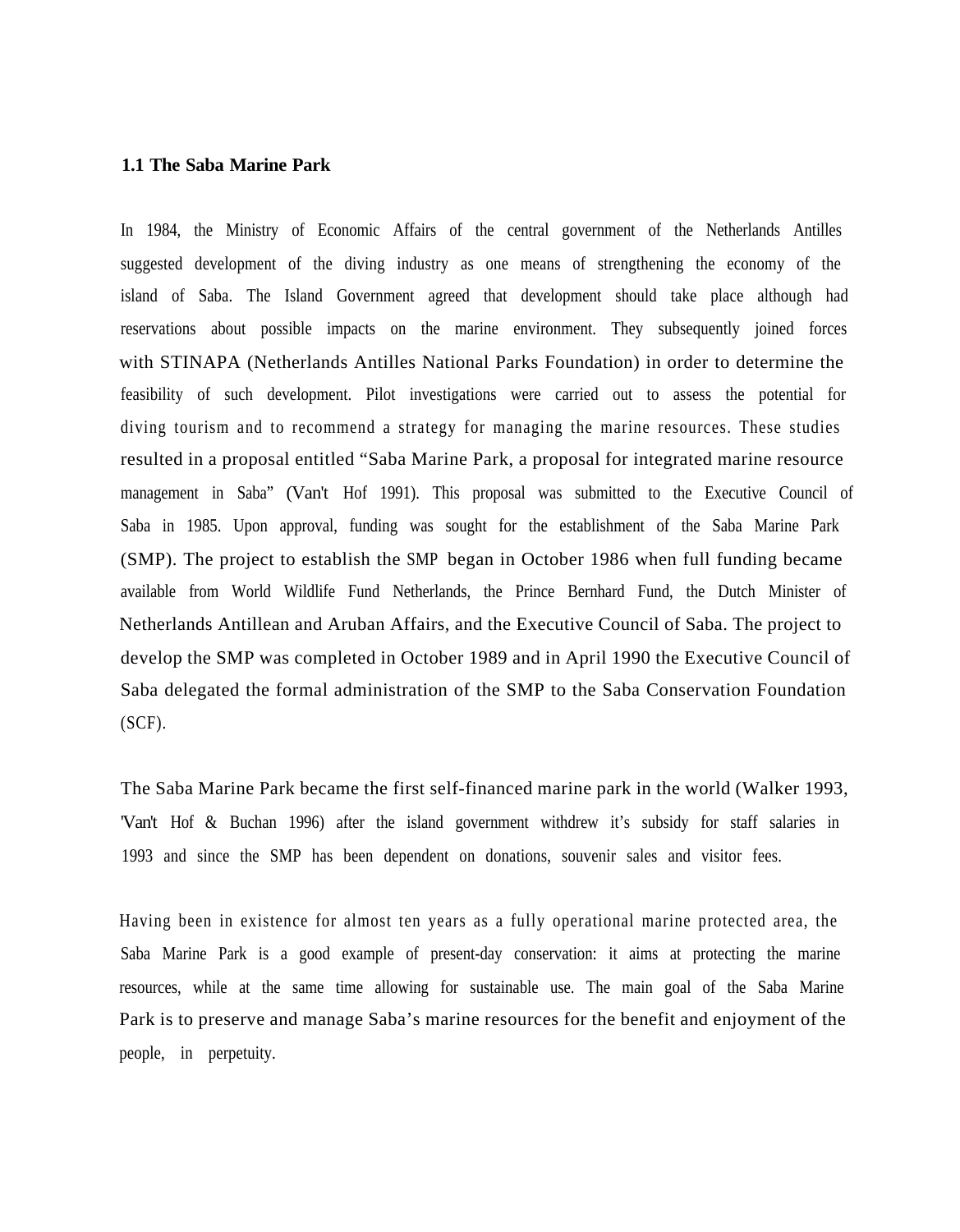#### Figure 3. Saba Marine Park Zoning Plan



#### **1.1.1 Park Zoning**

The Saba Marine Park stretches around the entire island, from a high water mark to a 60m depth contour and includes the sea bed as well as the overlying waters. A zoning system has been applied to acquire the best possible compromise between different uses of the marine environment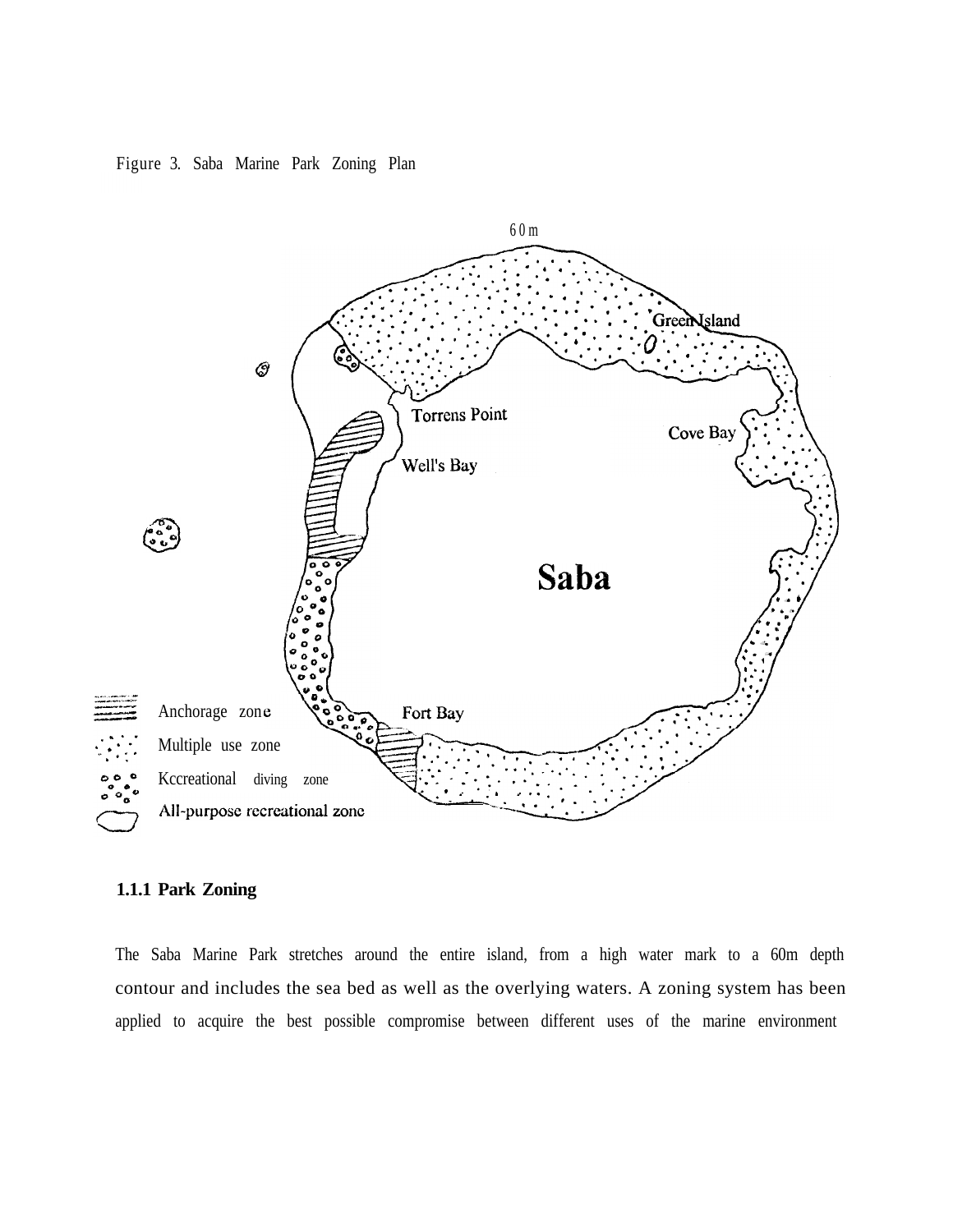*Four zoning classifications exist:* (Figure 3)

*1) A multiple use zone, accommodating both fishing and diving but with limited emphasis on diving. All traditional fish techniques are permitted in this area accept spear fishing while using SCUBA.*

*2) Recreational diving zones where line fishing, spearfishing, trap fishing and anchoring are not permitted*

*3) Anchorage zones, where yacht moorings have been placedfor the safe anchoring of visiting boats.*

*4) All purpose recreational zone, which incorporates part of the anchoring zone and is intended to accommodate boating, swimming, snorkeling, diving and fishing.*

# **2. Economic Setting**

The currency of Saba is the Netherlands Antilles Guilder which if divided by 1.8 gives it's US \$ equivalent. Most foreign exchange is through the US \$ and this currency is readily accepted by businesses on island.

Based on figures from 1994 the Gross Domestic Product of Saba's Economy is approximately US \$ 14 million. Around US \$8.75 million is generated through the external sector which brings money to the island via exports such as fish and sand, or by the provision of services to island visitors. The internal sector which is responsible for US \$ 5.25 million relates to items and services utilized by the local population, for example the purchase of goods in shops, repairs of domestic and local business commodities and local construction. The money from the external sector is the basis of the internal economy and is used to purchase goods and services on the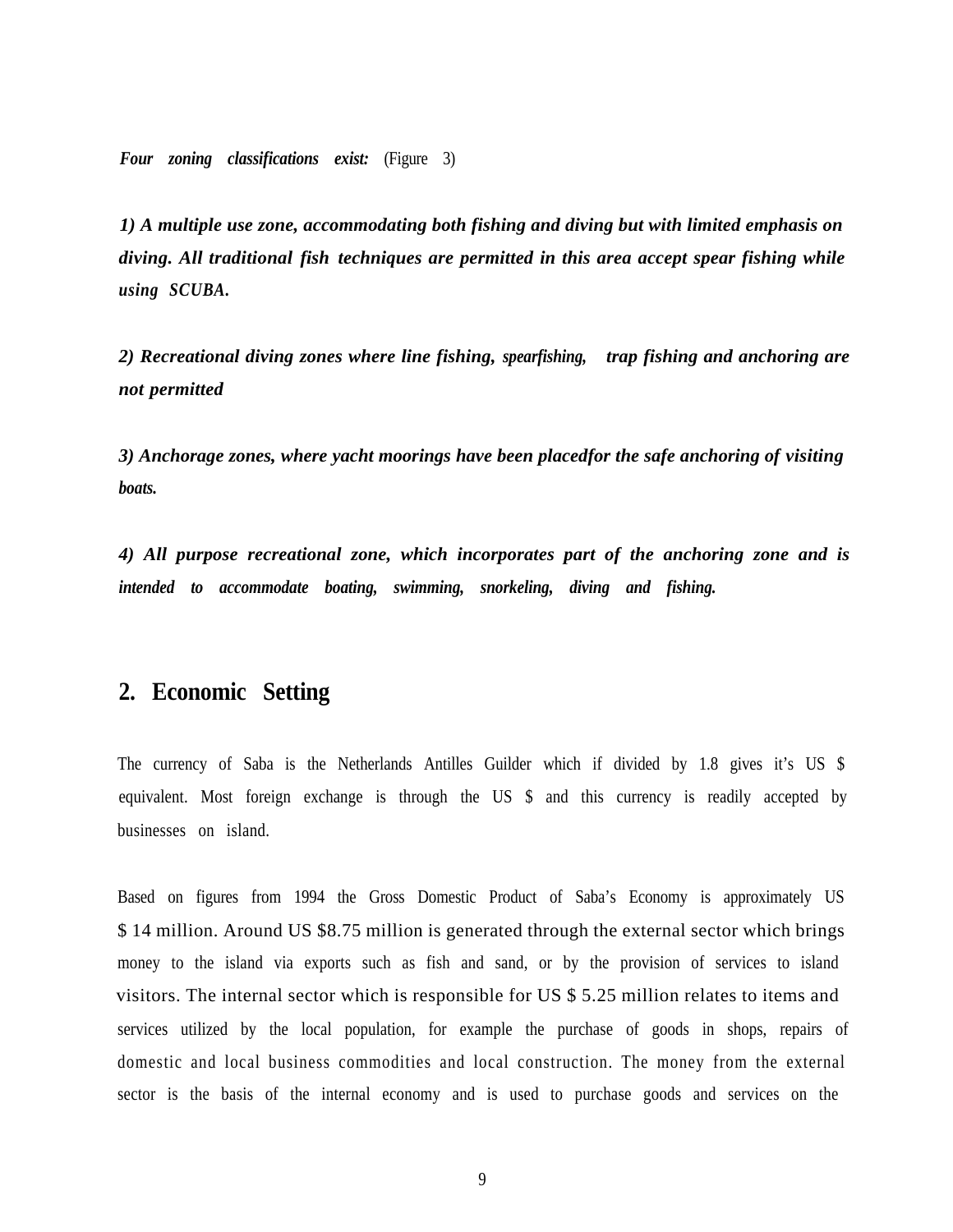island and as a result multiplies through the economy as it changes hands. Framhein 1996, estimated a multiplier of 1.6 to describe how money generates through the local economy.

The net income producers on Saba can be summarized as follows:

#### **2.1 Fishing**

At present, there are eight commercial fishermen with four boats, this has varied somewhat over the last few years as the island has developed and many of the fishermen have turned to work in the construction industry (Polunin and Roberts 1993, Roberts (in press)). However, many of these fishermen still fish recreationally and in total there are perhaps about eighty recreational fishermen. Fishing practices are low impact within the Saba Marine Park.. Firstly because of the volume of fishermen is low and commercial boats tend to fish on the Saba Bank (a large submerged atoll approximately 3 miles south of Saba, Meesters 1996) and secondly because of the techniques used: 1) Deep line fishing to depths of l00-150 metres for Red Snapper and Hind. 2) Trawling for Tuna, Wahoo and Dolphin Fish. 3) Line fishing from the shore, which in Saba's case is mostly inaccessible have minimal effect on the SMP whose boundaries stop at a 60m depth.

Trap fishing is limited in the SMP as traps are usually deployed to depths in excess of 100 - 150m, also, most trap fishing occurs on the Saba Bank.

#### **2.2 Sand**

Since 1972, there has been a rock crushing operation and quarry situated on the south coast of the island. This operation has more recently employed 8 local people and there is a nominal fee paid to the Government of Saba for the export of building materials. This company also supplies local construction materials.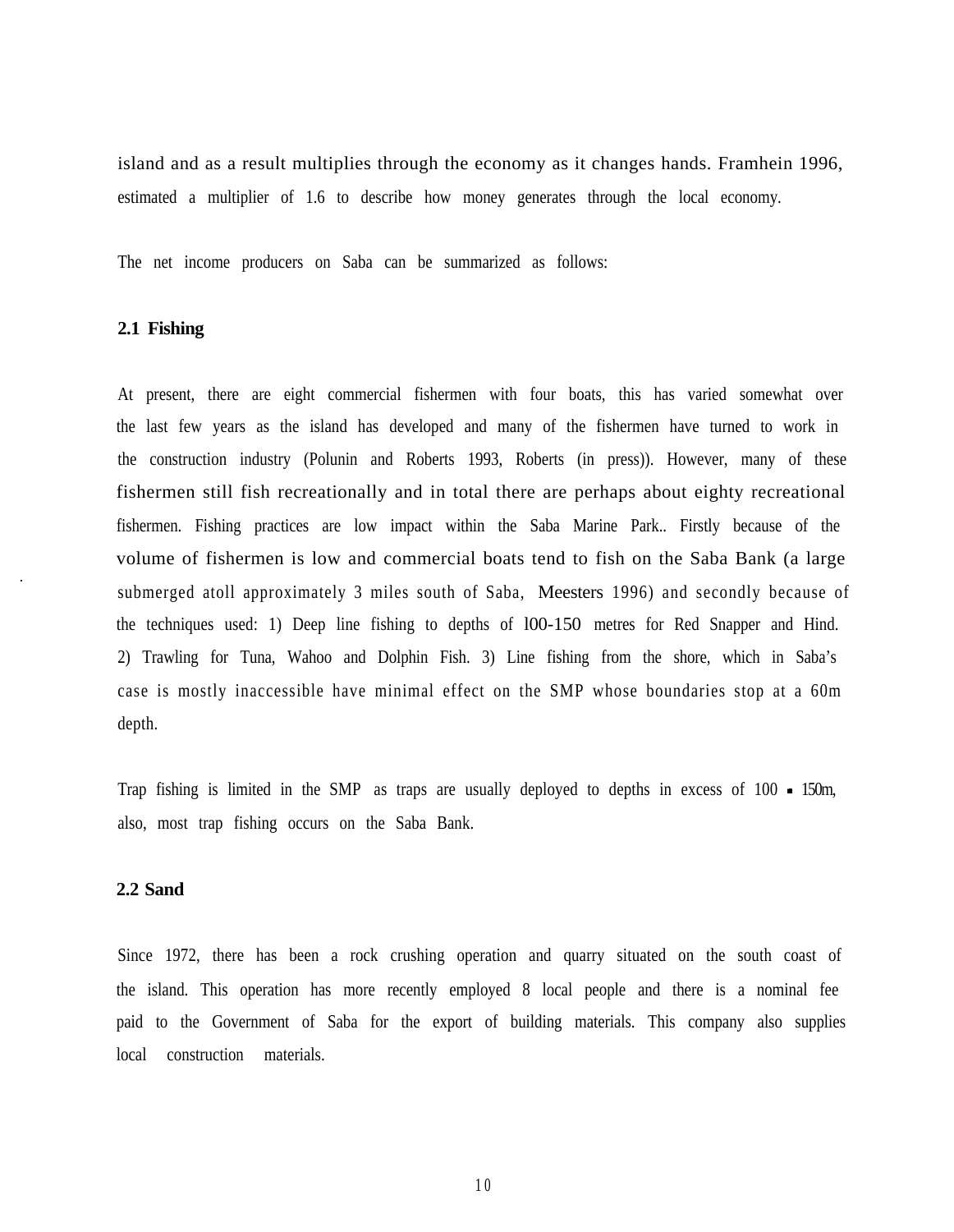#### **2.3 Tourism**

Tourism is the main stay of Saba's economy. The most recent figures indicate that there were approximately 25,000 non-Saban visitors to the island in 1995 (see Figure 4).

About half of these tourists arrive on Saba by plane, (there are five scheduled 20 seat flights direct from St. Maarten daily to Saba) the other half arrive by day ferry from St.Maarten which carry 50 -100 passengers at a time, or by small cruise ships which stop for the day on Saba while on longer cruises of the leeward islands. These boats generally carry up to 150 passengers.

Around five thousand of these visitors come to Saba to dive and another 2500 to utilize the park in other ways such as boating, swimming and snorkeling. A large proportion of visitors come to the island to hike, sightsee and shop.

The trend for visitor arrivals to Saba has been one of a gradual increase since the early 1960's' with some minor fluctuations during this period. According to Charles and Griffith 1994 approximately 74% of visitors to Saba are first time travelers. . 47% of visitors are on prepaid packages. More than half (52% of visitors stay in hotels while another 36% utilize villas, and other established accommodation. Friends and relatives accommodate approximately 10% of the visitors.

Based on responses to a visitor survey by Charles and Griffith (1994) the average daily expenditure was calculated at US \$ 89.50 for people from North America and US \$ 65.00 for Europeans.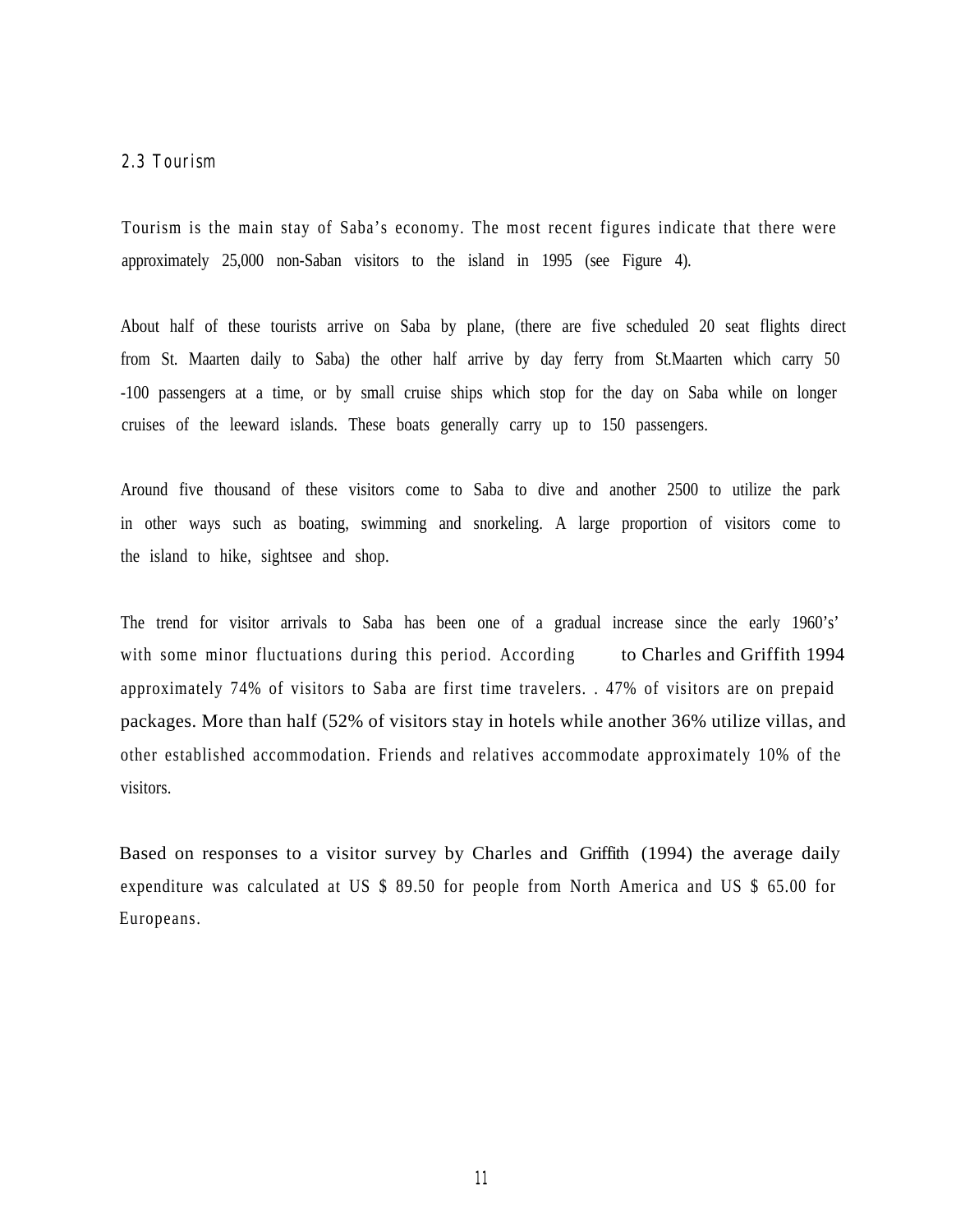Figure 4 . Showing arrivals on Saba from 1960 - 1995. (Data source: Saba Integrated Tourism Development Master Plan Draft 1996)



#### **2.4 Offshore Companies**

There are only a few offshore companies on Saba. Up until now communications logistics, shipping costs and a lack of trained local personnel have restricted the development of offshore companies. Six main offshore companies exist, three of these are dive operations owned and run by non-locals these companies tend also to employ skilled foreign labor. The other offshore companies include one which is involved in the distribution of domestic food items from the USA to other islands in the Caribbean (acting as a broker for US companies). The necessity for this company to be located in the USA is minimal and the owner has exposed himself to the extra expense of operating on Saba because of his wish to live on the island. Another company is concerned with the export of rock and sand from the island and supplies building materials for local construction. Finally, there has been an offshore medical school established since late 1993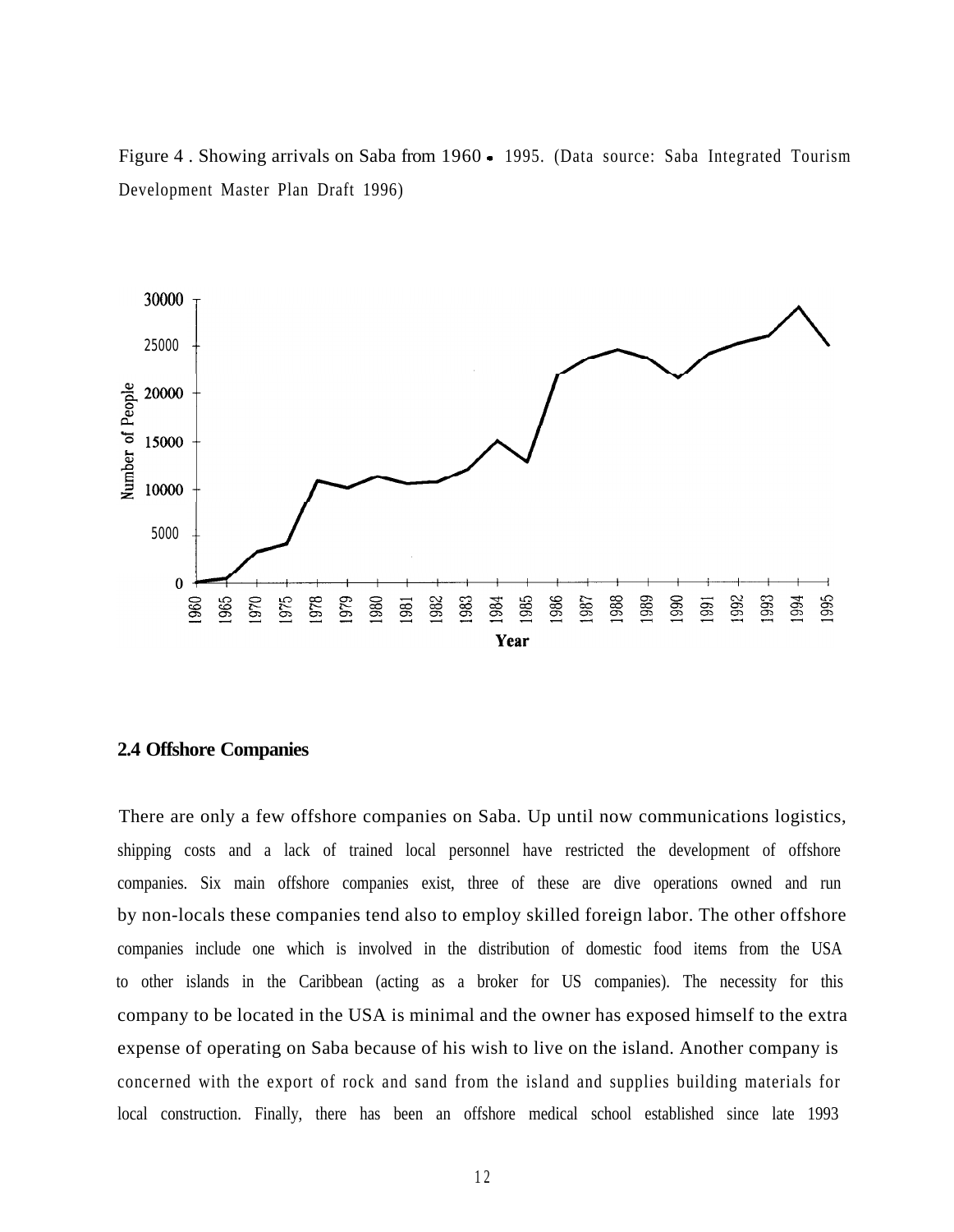with approximately 200 students and faculty. This is a low impact business in the environmental sense and has been responsible for great benefits for a number of local people. This influx of people to the island has resulted in increased construction, better communications, better utilities, expanded food markets, and increased income to those renting accommodation.

#### **2.5 Retirees and, part-time settlers from overseas**

Saba is an attractive retreat for many retirees and a number of homes are owned by expatriates who live either full-time or part-time on the island. House construction, maintenance and living expenses for these people contributes to the island's economy.

#### **2.6 Art Work**

Saba also attracts many artists because of its quaint and picturesque natural setting, and the infrastructure exists for local works to be sold through an art foundation or in local shops.

#### **2.6 Land Rentals**

Because of its position and height Saba is a good vantage point for telecommunications. In 1972 Cable and Wireless built a microwave relay station at the top of Mount Scenery and to the present day lease the land from the local Government.

#### **2.7 Money transfer from other governments and institutions**

Saba still depends on some finances from the Netherlands and the Central Government of the Netherlands Antilles in Curacao for major utilities projects and emergency funding. Many of the conservation and cultural projects taking place on Saba are funded by overseas funding organizations.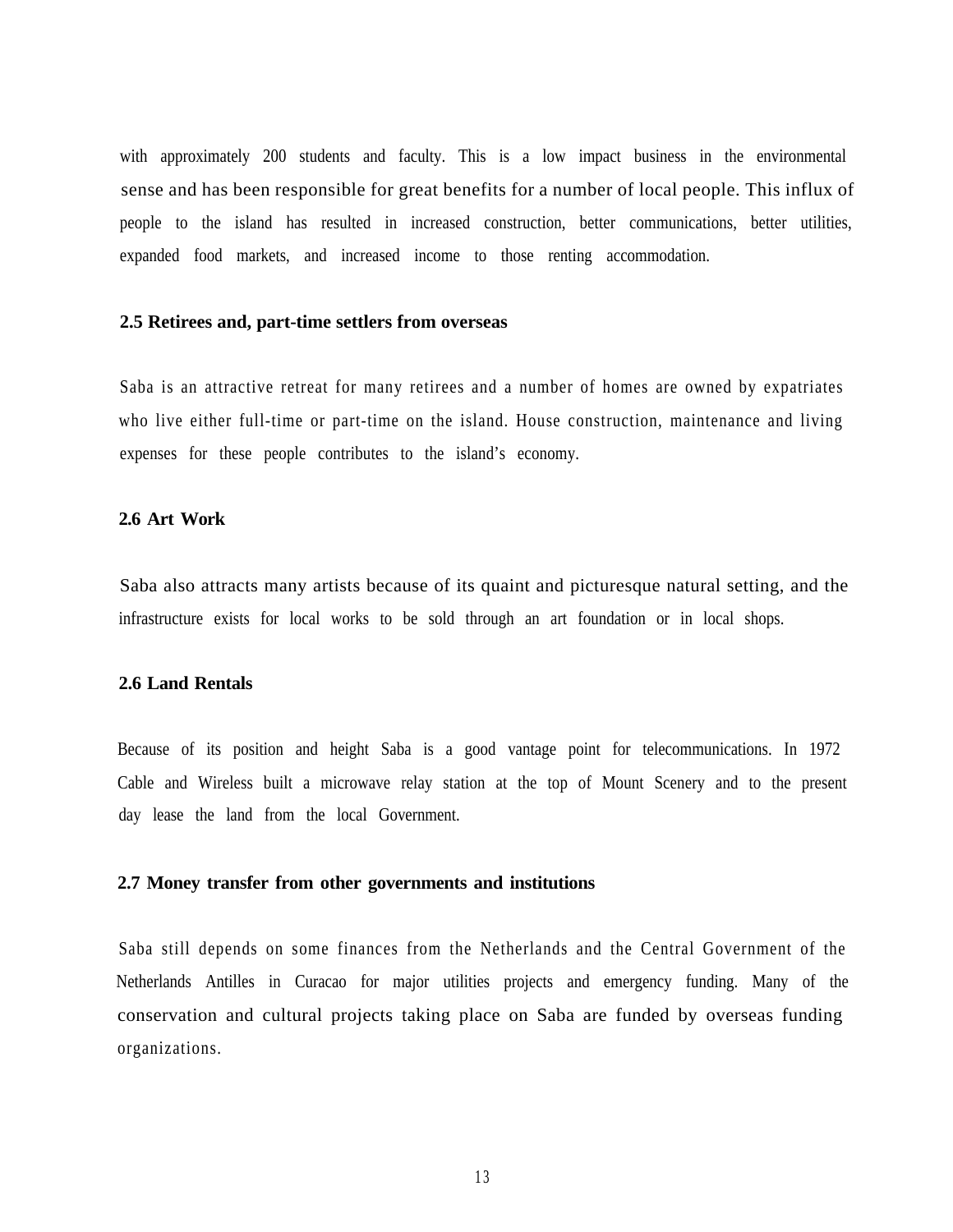An estimation of income generation by the external sector can be shown (after Framheim 1996)

| Tourism              | US \$4.1 million  |
|----------------------|-------------------|
| Government Subsidies | US \$2.2 million  |
| Offshore Companies   | US \$1.8 million  |
| Export               | US \$0.6 million  |
| Other                | US \$0.05 million |
| <b>TOTAL</b>         | US \$8.75 million |

The work force on Saba consists of about 600 persons (approximately 50% of the population). About two thirds are employed in the public sector and about one quarter in the tourist sector.

# **3. Resource Use**

Described below are the resource uses of the Saba Marine Park. Each of these uses has an economic impact for the island and the local population.

#### **3.1 Resource use by Tourists**

#### **3.1.1 Yachts**

The general trend for yacht visitors has been an increase since 1990 when statistics were first kept by the SMP. The development of French St. Martin as a yachting base, a keen interest in diving by yachters, along with permanent overnight moorings in the Saba Marine Park increased visitation to Saba. A drop in visitation has only been seen following major hurricane activity in the region (for example after Hurricane Hugo in 1989 and Hurricanes Luis and Marilyn in 1995).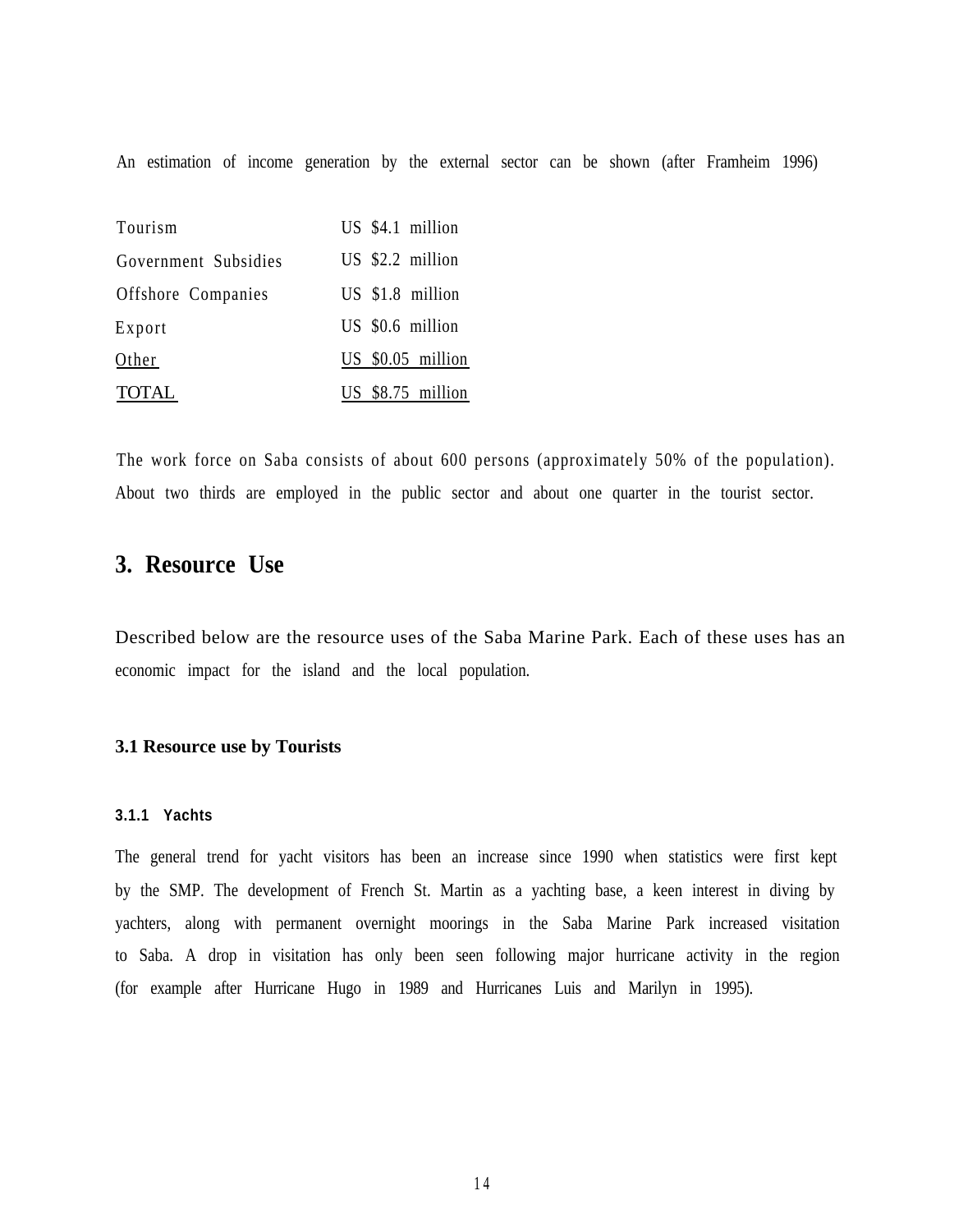

Figure 5. Shows yacht visitation statistics for the Saba Marine Park from 1990 to 1996..

#### **3.1.2 SCUBA Divers**

The number of divers utilizing the Saba Marine Park has varied from year to year over the last nine years (see Table 1) usually due to outside influence although the general trend is an increase in diving activity. For example in 1990/1991 following Hurricane Hugo there were less divers visiting Saba, in addition, there were less Americans traveling during the Gulf War. The years following, there was a build up of diving visitors until the numbers peaked in 1994. The last quarter of 1995 and the first of 1996 were very quiet following Hurricanes Luis and Marilyn. However, proportionally divers visiting Saba were doing more dives in 1996 which indicates an increase in overnight visitors.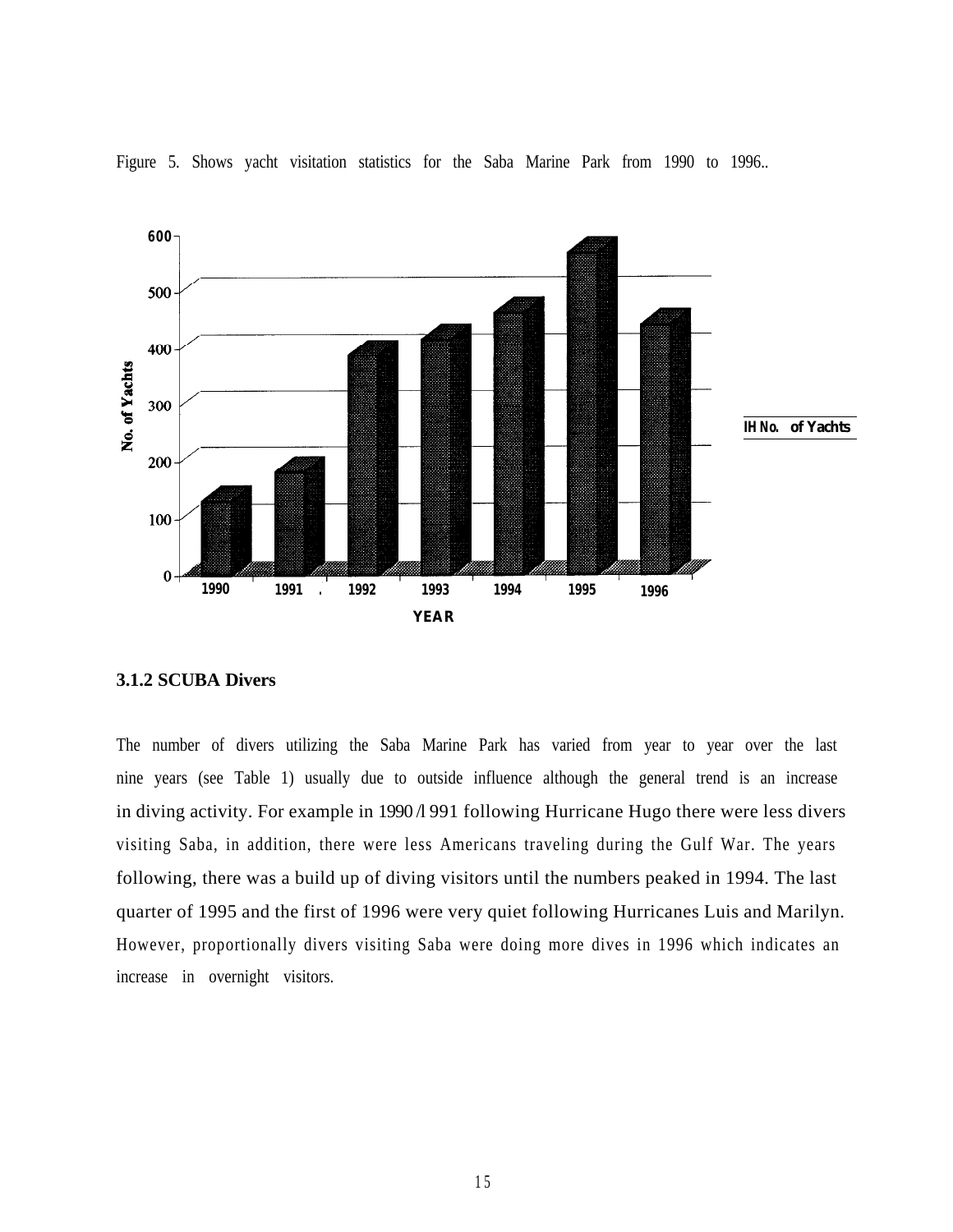|                                              |       |       |       |       | wa a  |       |      |       |       |
|----------------------------------------------|-------|-------|-------|-------|-------|-------|------|-------|-------|
|                                              | iun   | in di | wy    | iux   | iu d  | w     | ID.  | 107.V | 1977. |
| Norder of Divor                              | 4428  | 4544  | 5165  | 4145  | 4025  | 3159  | 3192 | 3624  | 2601  |
| <b>Nimberson Dives</b>                       | 22659 | 9795  | 24383 | 19607 | 17202 | 12952 | 4121 | 6060  | 1664  |
| <b>Exerce municipal</b><br><b>Divestorer</b> | 5.12  | 4.36  | 4.72  | 4.73  | 4.27  | 4.1   | 4.42 | 4.43  | 4.48  |
| Number of Yachts                             | 442   | 568   | 463   | 416   | 3.88  | 182   | 131  |       |       |

Table 1. Dive/diver and yacht statistics for the Saba Marine Park.

Figure 6. Shows the number of divers and dives being carried out in the Saba Marine Park between 1988 and 1996.



A survey completed in 1995 by Framhein asked a variety of question of divers (see appendix I). The sample size was approximately two hundred but was limited in its scope being biased more so to divers staying on island rather that visiting off sail boats.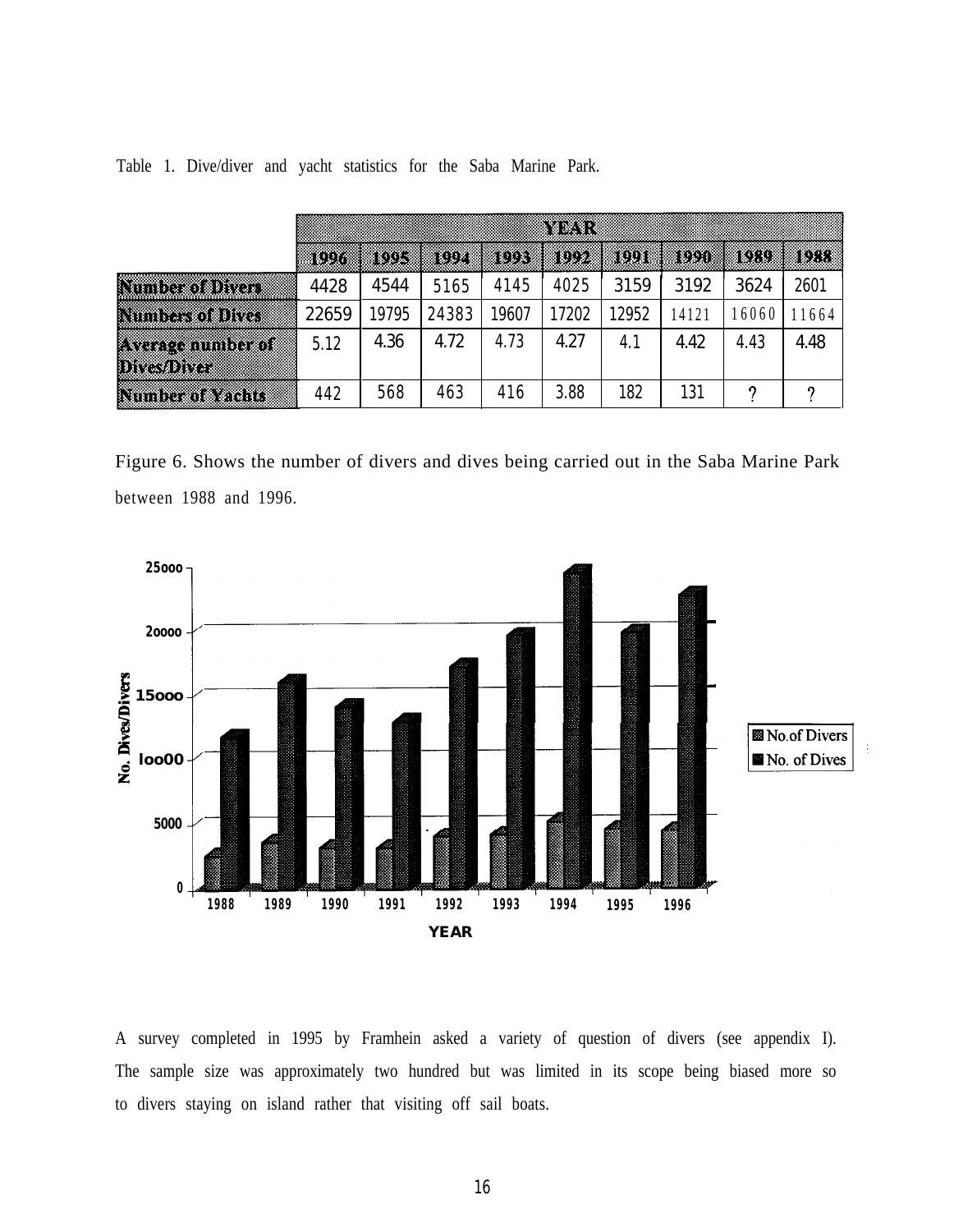Most divers who visit Saba are from the United States, and most hear about Saba through word of mouth or reading articles in the diving press and tourist magazines. Visiting divers rated how important certain attractions of Saba were for their diving holiday on a scale of 1 to 5, where  $1 =$ Of utmost importance,  $2 = \text{Very important}, 3 = \text{Important}, 4 = \text{Of some importance}, 5 = \text{Not}$ important. The results from this section are summarized in the following figures.

Figure 7. Showing criteria (listed below) rated as being of utmost importance to divers visiting the Saba Marine Park.



| 1 - Dive Site diversity      | $6$ - Abundance of other species 11 - Combining other islands |                                 |
|------------------------------|---------------------------------------------------------------|---------------------------------|
| 2 Condition of reef          | 7 - Accessibility to sites                                    | $12$ - cost of trip             |
| 3 - Water visibility         | 8 • Service provided                                          | 13 - Limited resort development |
| 4 - Fish abundance/diversity | 9 - Lack of congestion                                        | 14 • No mass tourism            |
| 5 • Presence of big fish     | 10 - Protected Area                                           | 15 - Quiet getaway              |
|                              |                                                               |                                 |

Generally, a low percentage of divers surveyed rated the criteria above **of utmost importance** in deciding to dive in Saba. Criteria which stand out in the figure above include the cost of the dive trip and the possibility of combining other islands with a visit to Saba. These results may reflect some bias as a number of those surveyed were day visitors who visited Saba specifically to dive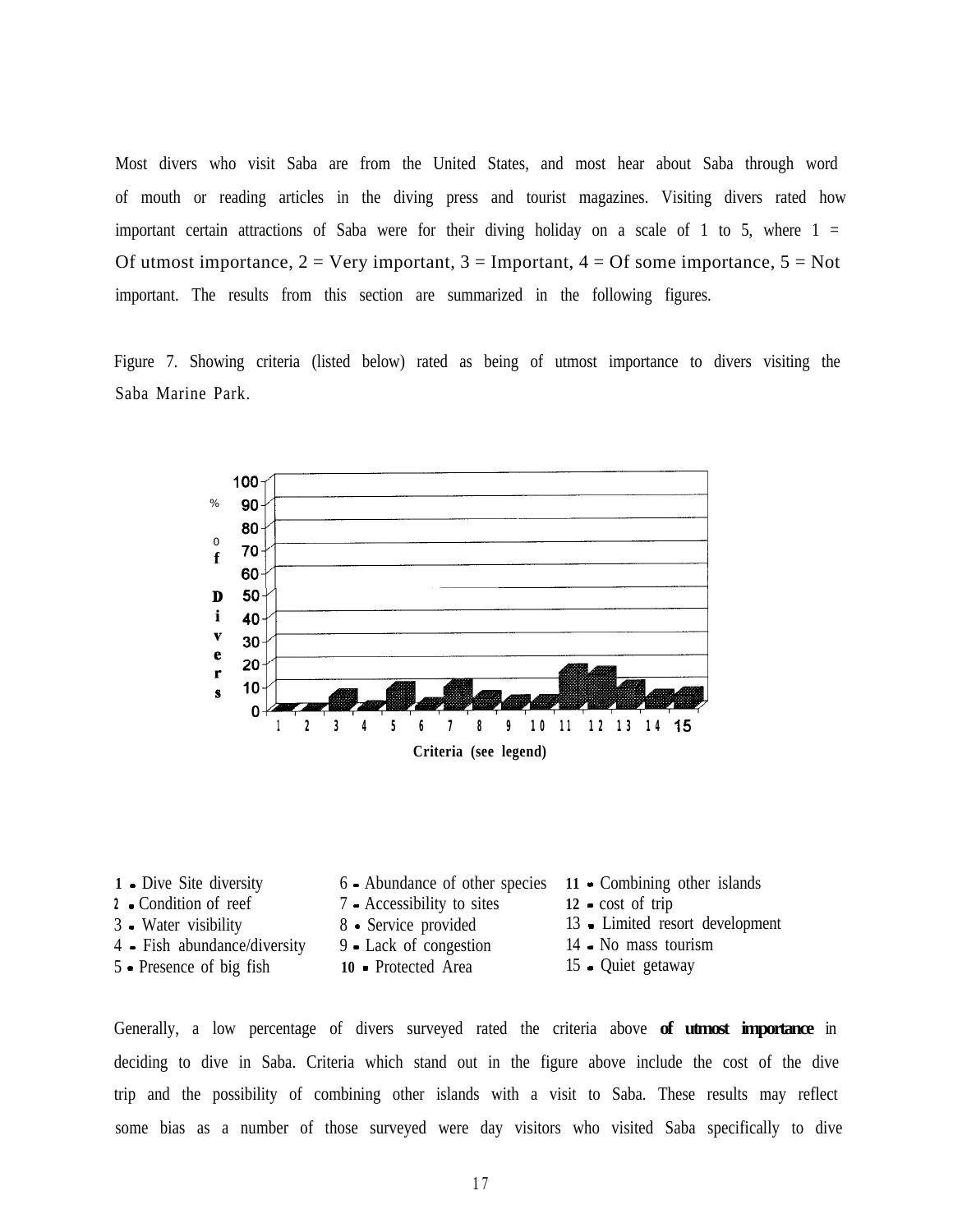from other destinations close by where they are spending the majority of their vacation. Limited resort development was an attraction for 10% of those surveyed and easy access to dive sites also rated highly for 10% of divers. Good water visibility and the presence of big fish which relates somewhat to the protection of Saba's marine environment also rated highly relative to other criteria.

Figure 8. Showing criteria (listed below) rated as being very important to divers visiting the Saba Marine Park..



| 6 - Abundance of other species 11 - Combining other islands |                                 |
|-------------------------------------------------------------|---------------------------------|
| 7 • Accessibility to sites                                  | $12$ cost of trip               |
| 8 - Service provided                                        | 13 • Limited resort development |
| 9 - Lack of congestion                                      | 14 • No mass tourism            |
| 10 - Protected Area                                         | 15 • Quiet getaway              |
|                                                             |                                 |

More divers rated the listed criteria as being **very important** on the 1 to 5 scale, specifically, the cost of their trip, the accessibility of dive sites, water visibility and that Saba is a quiet getaway. Interestingly, the fact that the marine area around Saba is protected was only very important to approximately 10% of divers and the condition of the reef was rated even lower at around 2%. In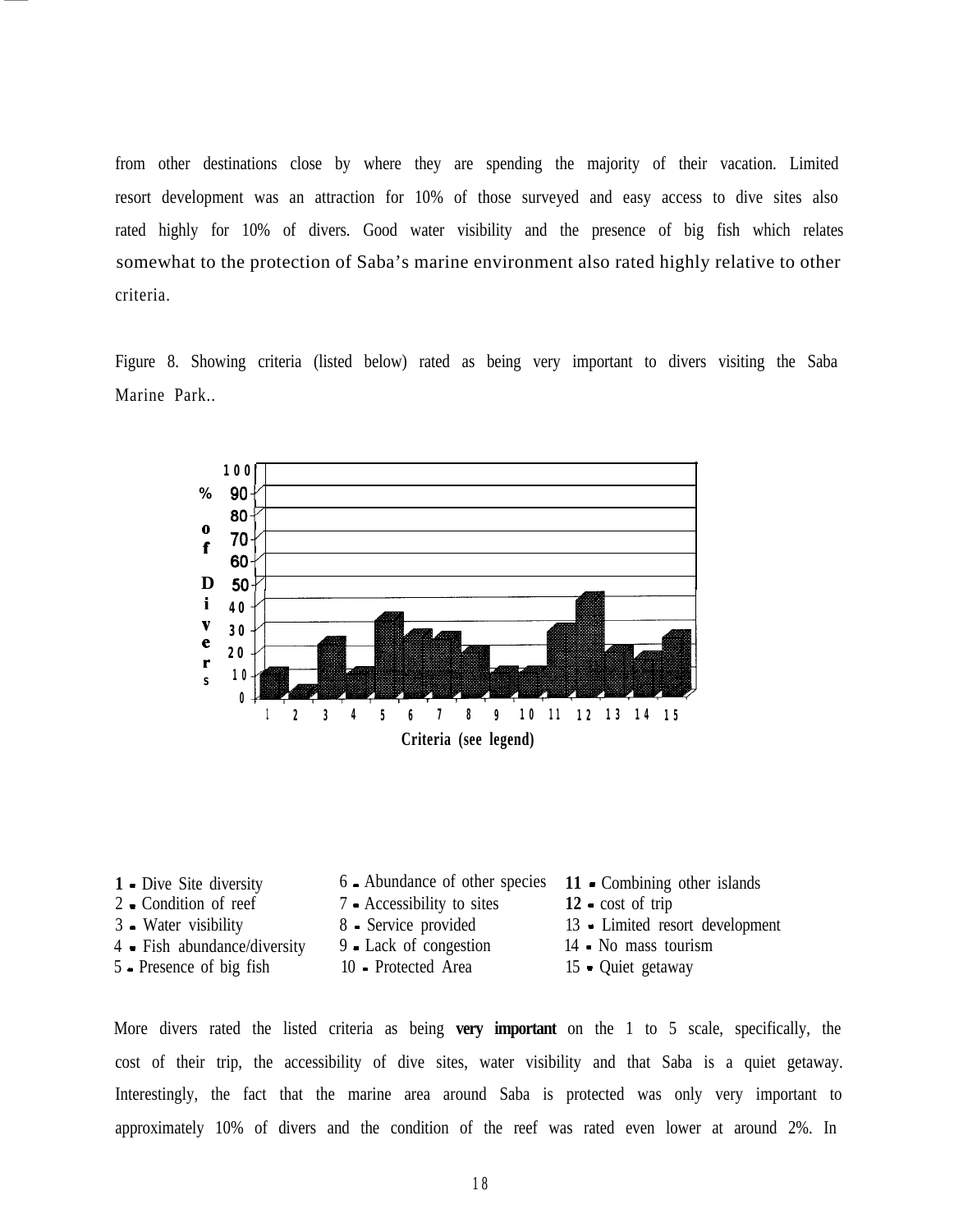contradiction to this many divers were attracted to Saba because of the presence of big fish and abundance of other species. It is difficult to seperate these criteria as generally the presence of big fish and the abundance of reef organisms is dependent on the healthy condition of the reef which in turn is a result of limited resource use or controlled reef protection and management.

Figure 9. Showing criteria (listed below) rated as being important to divers visiting the Saba Marine Park.



| <b>1</b> • Dive Site diversity | 6 Abundance of other species 11 - Combining other islands |                                 |
|--------------------------------|-----------------------------------------------------------|---------------------------------|
| 2 - Condition of reef          | 7 - Accessibility to sites                                | $12$ cost of trip               |
| 3 - Water visibility           | 8 - Service provided                                      | 13 - Limited resort development |
| 4 - Fish abundance/diversity   | 9 - Lack of congestion                                    | 14 - No mass tourism            |
| 5 - Presence of big fish       | 10 - Protected Area                                       | 15 - Quiet getaway              |

Divers from the USA and Europe chose destinations in the Caribbean for their dive holidays because the waters are warm and generally clear. Over half of the divers surveyed stated that water visibility was **important** in making their decision to dive in the Saba Marine Park. The abundance and diversity of fish, the presence of big fish and the abundance of other species also rated highly. 20% of divers rated the area being protected as important and 30% prefered that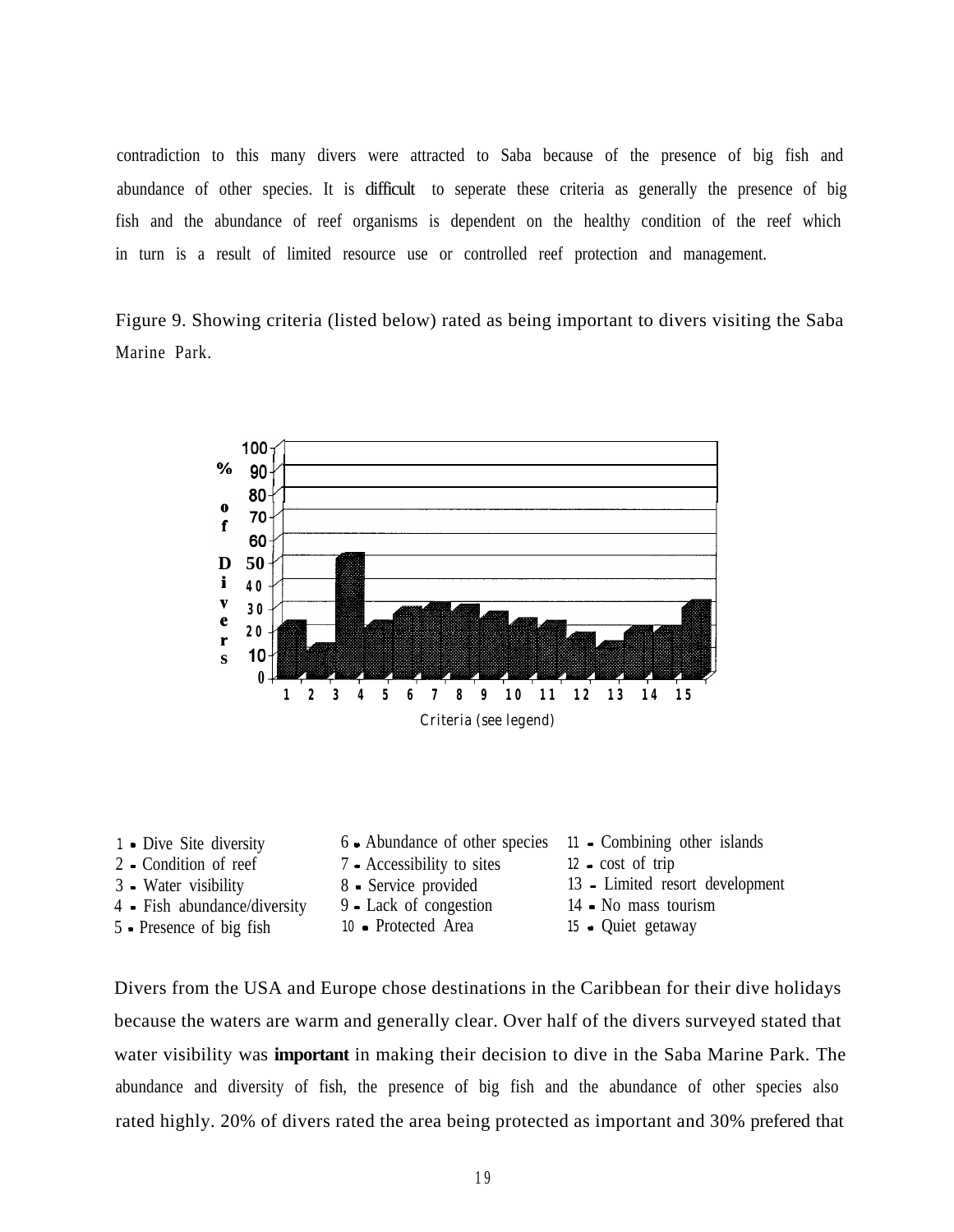Saba was a quiet dive destination with 21% appreciating the lack of congestion or crowding at the dive sites.

\*

Figure 10. Showing criteria (listed below) rated as being of some importance to divers visiting the Saba Marine Park.



**1 -** Dive Site diversity 6 - Abundance of other species **11** - Combining other islands 2 - Condition of reef 7 - Accessibility to sites **12 -** cost of trip 3 - Water visibility 8 - Service provided 13 - Limited resort development 4 - Fish abundance/diversity 9 - Lack of congestion 14 - No mass tourism 5 - Presence of big fish **10** - Protected Area 15 - Quiet getaway

Of those surveyed, the majority rated the criteria above as being only **of some importance** to them chosing Saba as a dive destination. It seems that most of those interviewed do not relate general reef condition, the lack of congestion (less diver impact) and the fact that the area is protected to the abundance and diversity of creatures on the reef, although this is inferred as the decision to dive in the SMP was to encounter large fish and a diversity of reef stocks.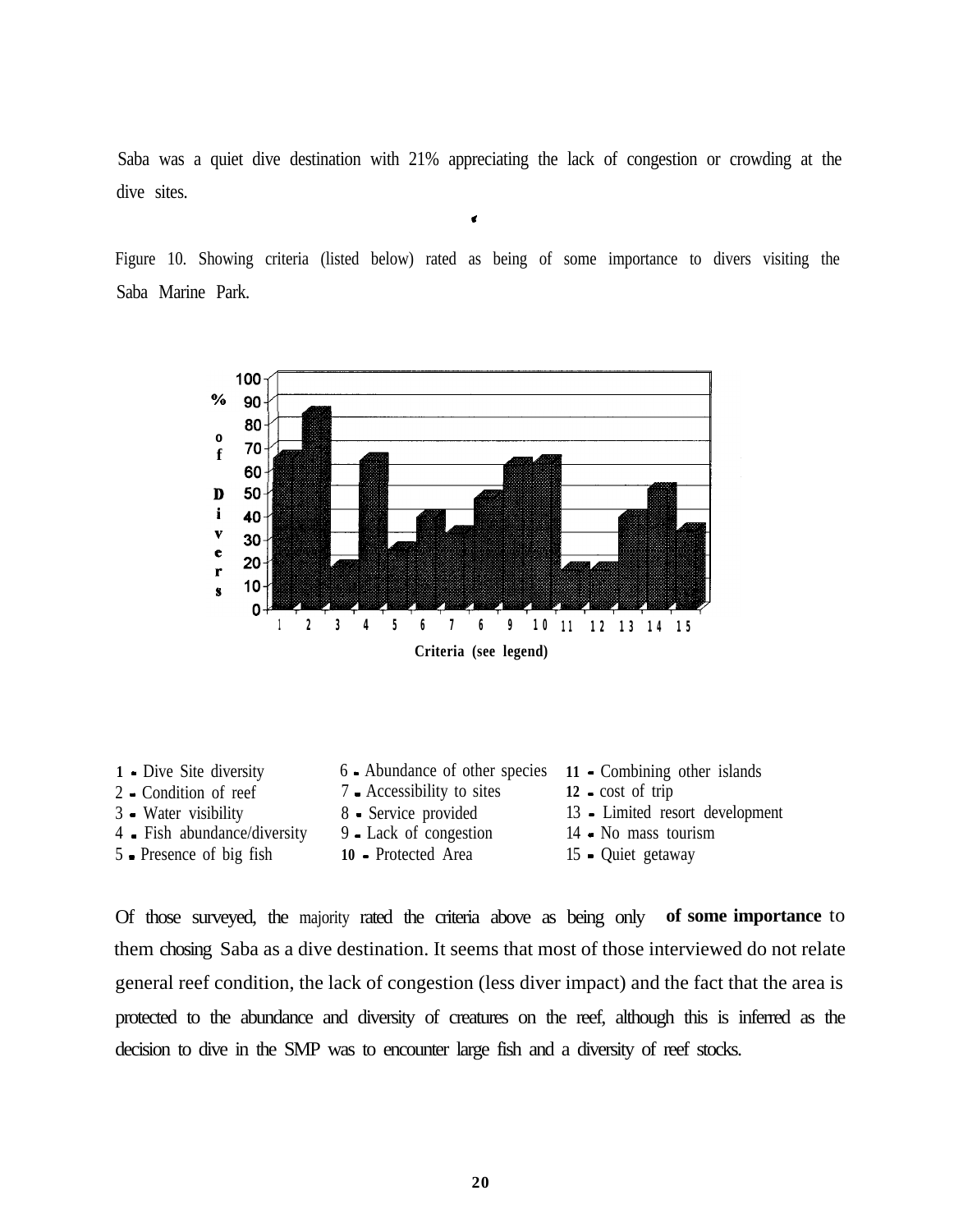Figure 11. Showing criteria (listed below) rated as being of no importance to divers visiting the Saba Marine Park.



Only the last five criteria were rated to any degree as being **of no importance.** At least 20% of those surveyed were staying on Saba only, for the duration of their holiday and therefore had no intensions of visiting other islands. Limited resort development, no mass tourism and a quiet getaway are likely to be of little importance to a small percentage of day trippers and this is probably why these factors are represented in the figure above.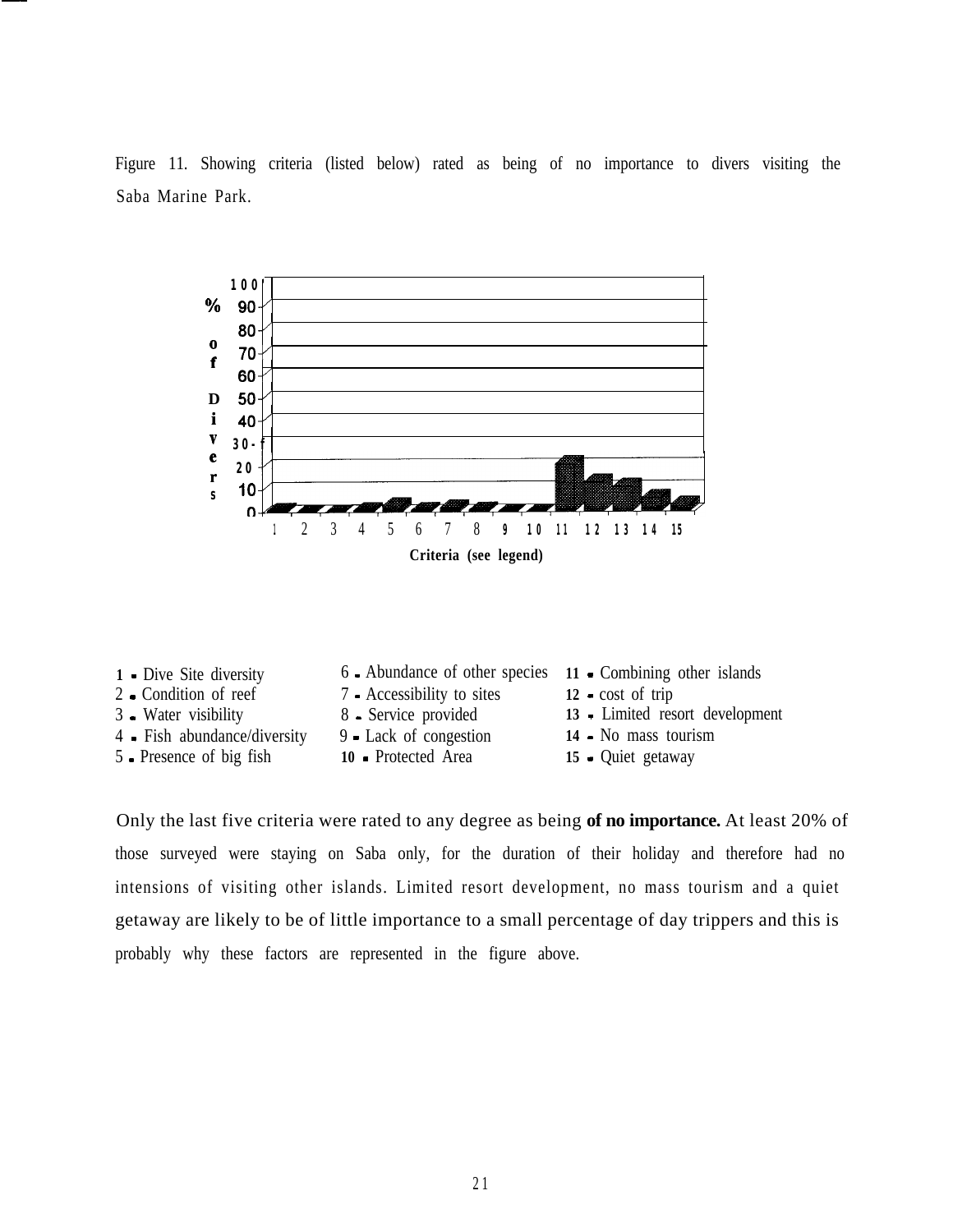#### **3.1.3 Cruise Ship Tourism**

The number of cruise ship calls to Saba per year has varied since 1987 but has been on a steady decrease since 1993 when there were around 45 visits. In the years following this figure reduced to around 30 in 1995.

Saba attracts only small cruise ships carrying a maximum of 100 - 150 passengers. The size of ship is limited by the local infrastructure i.e.. the number of taxis, the anchorage facilities etc. and this control is of benefit to the island in that it limits commercial development which would be contradictory to the island's quiet and quaint attraction. During cruise ship visits divers are required to dive with local shops. Taxis are utilized to the full and souvenir shops, bars and restaurants benefit.

#### **3.2 Resource use by Locals**

**3.2.1 Fishing -** the Saban people were historically good at maintaining their fish stocks. The existence of the park prevents foreign commercial vessels from fishing in certain areas of the park. Which will maintain fish stocks for the future and creates a rich marine environment for visiting divers.

**3.2.2 Local Recreation** - local people utilize each of the three areas where the road reaches the ocean on Saba. Well's Bay (see figure 2) has a seasonal beach, Cove Bay a paddling area and recreational building, Fort Bay has the islands harbor and local anchorage area for recreational fishermen to utilize. It also has a shallow area suitable for swimming. Only a limited number of local people SCUBA dive at present.

**3.2.3 Water Supply** - the local desalination plant processes water from the SMP.

**3.2.4 Education** - slide shows are given weekly to visitors and locals, classes are often run at the local schools, and the SMP taken part in an international coastal cleanup each year which involves local volunteers.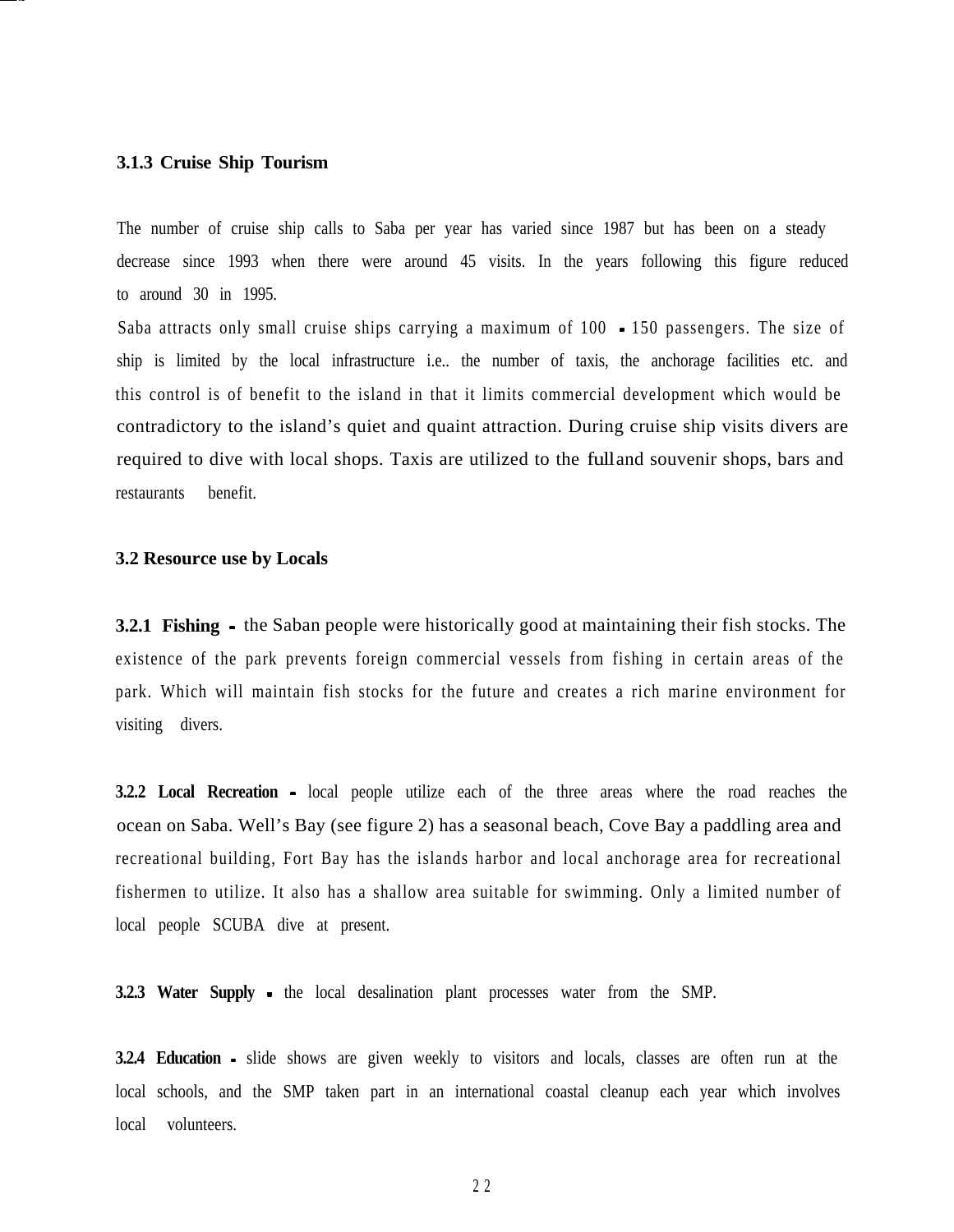# **4. Economics of the Saba Marine Park**

Resource use of the Saba Marine Park can be presented in economic terms by developing a benefit/cost ratio through analyzing income and expense. A benefit / cost ratio below one indicates that this resource use is non profitable and costs the SMP more that is returned through this activity.

When we look at one years itemized income / expenses (1994) (Table 2) we can determine an income and expense ratio and calculate the net income from each of the users of the Saba Marine Park.

| TOURISMUSE                   | INGOME                 | <b>BARKET</b>  | NEIBINGOME   | INCOME EXPENSE<br>ran d |
|------------------------------|------------------------|----------------|--------------|-------------------------|
| <b>Divisions</b> S           | \$73,000               | \$36,000       | \$37,000     | 2                       |
| Vantonin                     | \$<br>9,000            | \$39,000       | $-$30,000$   | $0.2$                   |
| <b>Conservation Counsist</b> | 3,000<br>\$            | \$2,000        | 1,000<br>\$  | 1.5                     |
| rina e agus                  | \$<br>0                | \$4,000        | 4,000<br>-\$ |                         |
| <b>Residues and Charles</b>  | \$13,500               | \$4,500        | 9,000<br>\$  | $\overline{\mathbf{3}}$ |
| <b>Tanan TOTAL</b>           | 98,500<br>Ś.           | \$85,500       | \$13,000     | $1.2^{\circ}$           |
| <b>TOURISM</b>               |                        |                |              |                         |
| Recenten                     | $\boldsymbol{0}$<br>\$ | \$<br>$\bf{0}$ | \$<br>0      |                         |
| RSM.                         | \$<br>$\bf{0}$         | \$<br>2,000    | $-$ \$ 2,000 |                         |
| Drman water                  | \$<br>0                | 1,000<br>\$    | $-$ \$ 1,000 |                         |
| mm<br><b>Bineman</b>         | \$<br>$\mathbf 0$      | 6,000<br>\$    | $-$ \$ 6,000 |                         |
| <b>CERTIFICATE COM</b>       | \$27,000               | \$28,500       | $-$ \$ 1,500 | 0.95                    |
| <b>Inchestration</b>         | \$27,000               | \$37,500       | $-$10,500$   | 0.7                     |
| <b>QUEENS</b>                |                        |                |              |                         |
| <b>Donations</b>             | \$11,000               | \$3,000        | 8,000<br>\$  | 3.7                     |
| Research                     | \$12,000               | \$23,000       | $-$11,000$   | 0.5                     |
| <b>Miscalencous</b>          | \$4,000                | \$3,500        | \$<br>500    | $1.1$                   |
| <b>ORG STORM</b>             | \$27,000               | \$29,500       | $-$ \$ 2,500 | 0.9                     |
| 80X V                        | 382300                 | 552500         | S<br>O       | 8                       |

Table 2. Saba Marine Park Income versus Expense for different user groups.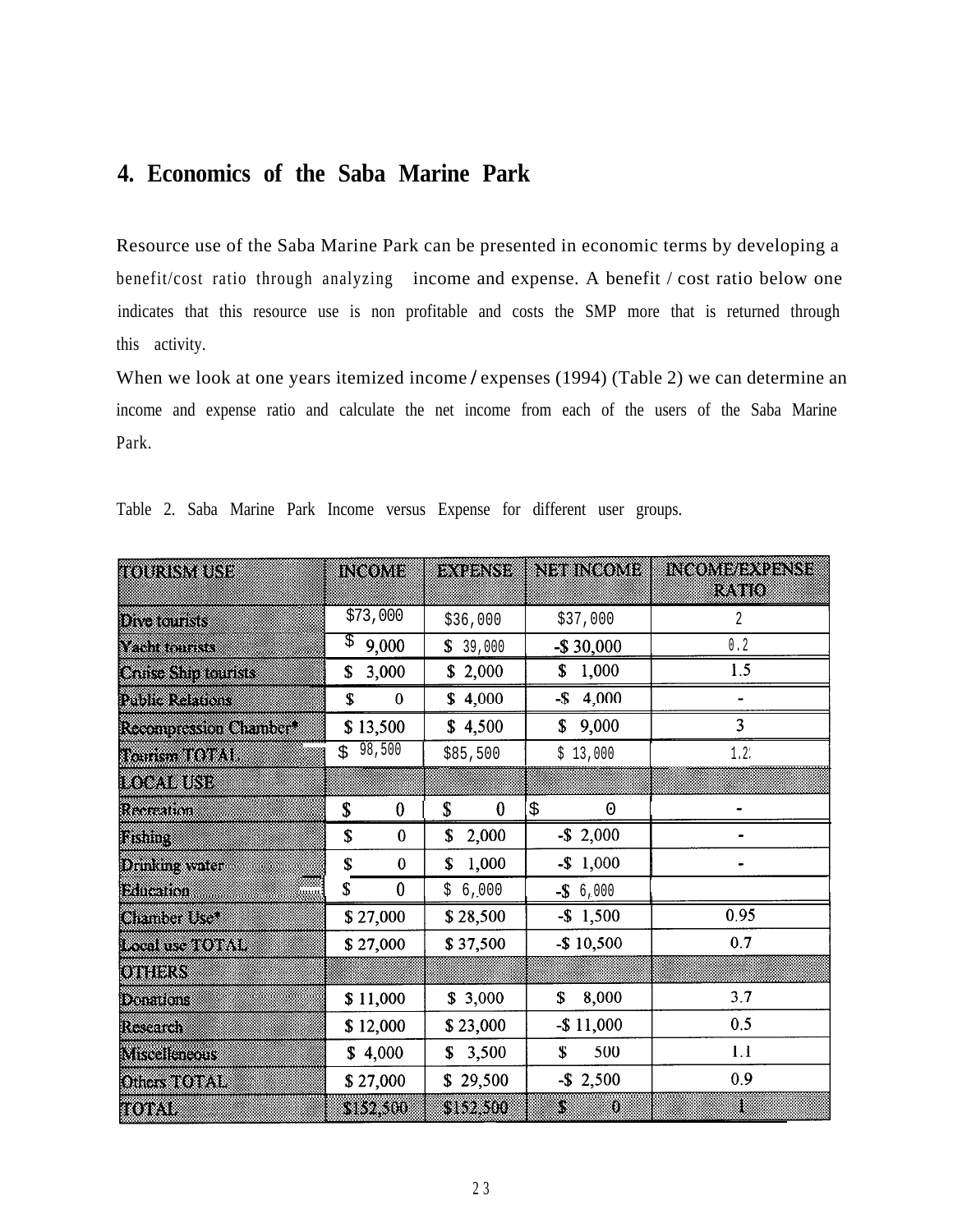\* In 1989 the Dutch Navy made a donation of a Hyperbaric Chamber to the island of Saba. After construction of a building to house the chamber and the chamber being put in working order the responsibility for the maintenance and administration of the chamber was designated to the SMP, since then there have been limited profits for the SMP. Most profit goes back into the maintenance of the facility and the remainder can be used for general SMP **USC**

The calculations in this table isolate the most beneficial user groups of the Saba Marine Park to the Saba Marine Park. Those values greater than one for the benefit/cost ratio show those uses that are economically beneficial to the SMP where as those with values less than one show activities which ultimately cost the SMP. Some expenses can be justified when accounting for the overall island benefits.

Cruise ship tourist makes the SMP \$ 1.5 for every \$ 1 spent. And for this particular year the recompression Chamber \$ 3 for every \$ 1 spent by the SMP for it's maintenance and up keep. Other valuable income to the SMP included donations with an benefit/cost ratio of 3.7 making US \$3.70 for every US \$1 spent.

Two thirds (US \$100,000) of the SMP income comes from tourism. Dive tourists generate half of the SMP income. Yacht and Cruise ship tourists bring an income of approximately US \$12,000

#### **4.1 Economics of Yacht Visitors**

Framhein (1996) looked at great depth into the economics of the Saba Marine Park and analyzed the costs and benefits of the main user groups of the SMP. It was estimated that it costs the SMP \$39,000 per year to manage yacht visitors coming to Saba. Expenses include the cost of mooring supplies and maintenance, the production and handing out of informative brochures, the time spent patrolling the yacht anchorage area and the expense of running the SMP boat, the time spent checking yachts in and giving verbal interpretations. The income to the SMP from yachts is minimal with fees for 1994 totaling US \$9000 or approximately one quarter of the expense, and perhaps a gross \$4000 from souvenir purchases made by yacht visitors. The appearance of Saba's mountainous topography and lush vegetation along with a spectacularly scenic anchorage will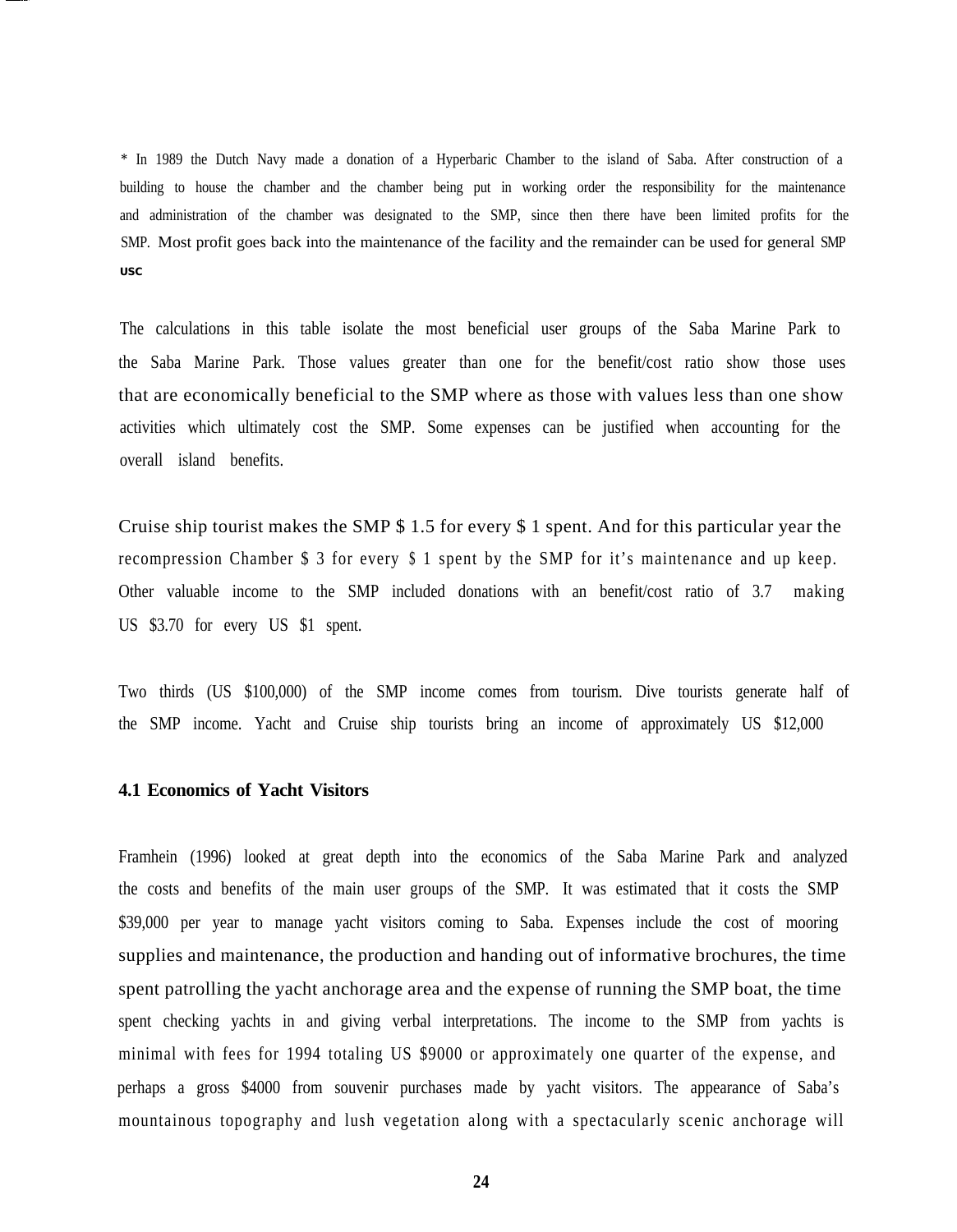always attract yachts to Saba and the benefit to the island as a whole is reasonable (approximately US \$100,000 per year) and has potential to grow. There are also return visitors to the island who first visited by yacht but then decided to return and stay on island. For these reasons it is necessary to accept and manage yacht visitors. One means of making management of yachts more reasonable for the SMP is to charge greater fees, there is still some leeway in charging more as Saba has been very reasonable in comparison to neighboring islands in its charges for overnight mooring. Framhein (1996) showed a willingness to pay of \$ 10 per person per week by yacht visitors.

#### **4.2 Economics of Dive Visitors**

Dive tourism is an important income not only to the island but also the SMP. For each dollar the SMP spends on Dive tourists \$2 were made in 1994. The income through visiting divers has proven to be very successful in the economic sense. Framhein's survey showed an average willingness to pay of \$5.7 per person per dive. Although the sample size was low in deriving this figure it indicated that there is some potential to increase the fee without discouraging dive tourists. This increase could certainly be in line with local inflation.

#### **4.3 Economics of Cruise ship visitors**

The recent trend has been a reduction in cruise ship visits to Saba and the Saba Marine Park. There are a number of likely reasons for this which include generally poor sea conditions in the winter months making transport of passengers from the anchorage to the shore difficult, uncomfortable and sometimes hazardous, the development of new destinations with better cruise ship facilities, and the condition of the Fort Bay harbor. The income produced for the SMP via cruise ship visits is reasonable with an benefit/cost ratio of 1.5. Saba is a very inexpensive port of call for the cruise ship companies themselves and there is certainly room to increase the marine park fee for boats using SMP facilities.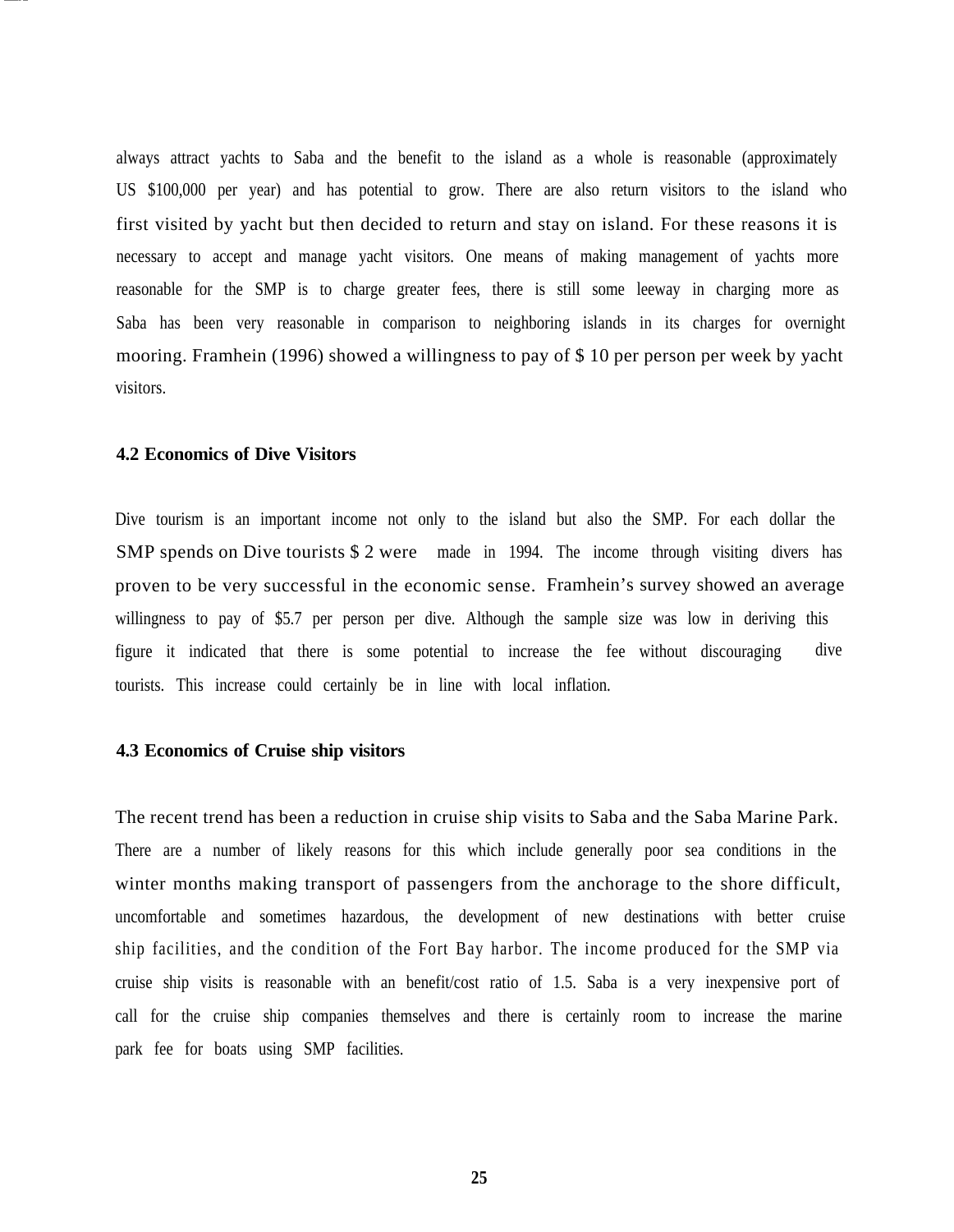#### **5. The Relevance of the Saba Marine Park to Saba's Economy**

The Saba Marine Park employs only three people directly. Two of these employees at present are non-local because of the lack of relevant education in the local population. In the future it is likely that the park will employ some other local people.

Indirectly the park is responsible for many tourism related jobs. There is little data available about the numbers of employees working in the tourist sector in Saba because much of the related employment is seasonal or part-time. An estimate of 150 workers has been made by (Tourism Planning and Research Associates 1996) and includes accommodation staff, restaurants, dive shops, handicraft shops, taxi drivers and suppliers to the trade.

It is important to consider the fact that dive tourism would still be popular on the island if the SMP did not exist, however Framhein suggests that the SMP is responsible for encouraging at least half of the dive tourists to the island as divers come to see a near pristine marine environment in an uncrowded location. Therefore, employees and entrepreneurs in the tourist sector benefit from the existence of the Saba Marine Park. It would also be likely that without the SMP management economic benefits through use of the marine resources around the island of Saba would be short lived. It seems that in general the distribution of benefits is wide to those within the tourist sector including the dive operators, hoteliers, taxi drivers and shop owners. Since the early 1990's Saba has developed a strong, growing economy and local people have a reasonably high standard of living.

There is no evidence to suggest that there has been a loss of revenue for anyone on Saba due to any restrictions imposed by the SMP on resource use. The only profession directly affected is fishing, however this generally occurs outside the SMP area and is therefore not affected by local marine environment ordinances relating to the Park, restrictions are more an inconvenience than an economic hardship for the recreational fishermen who fish for their own consumption but are restricted within the SMP to areas usually exposed to the wind and which therefore have rougher sea conditions.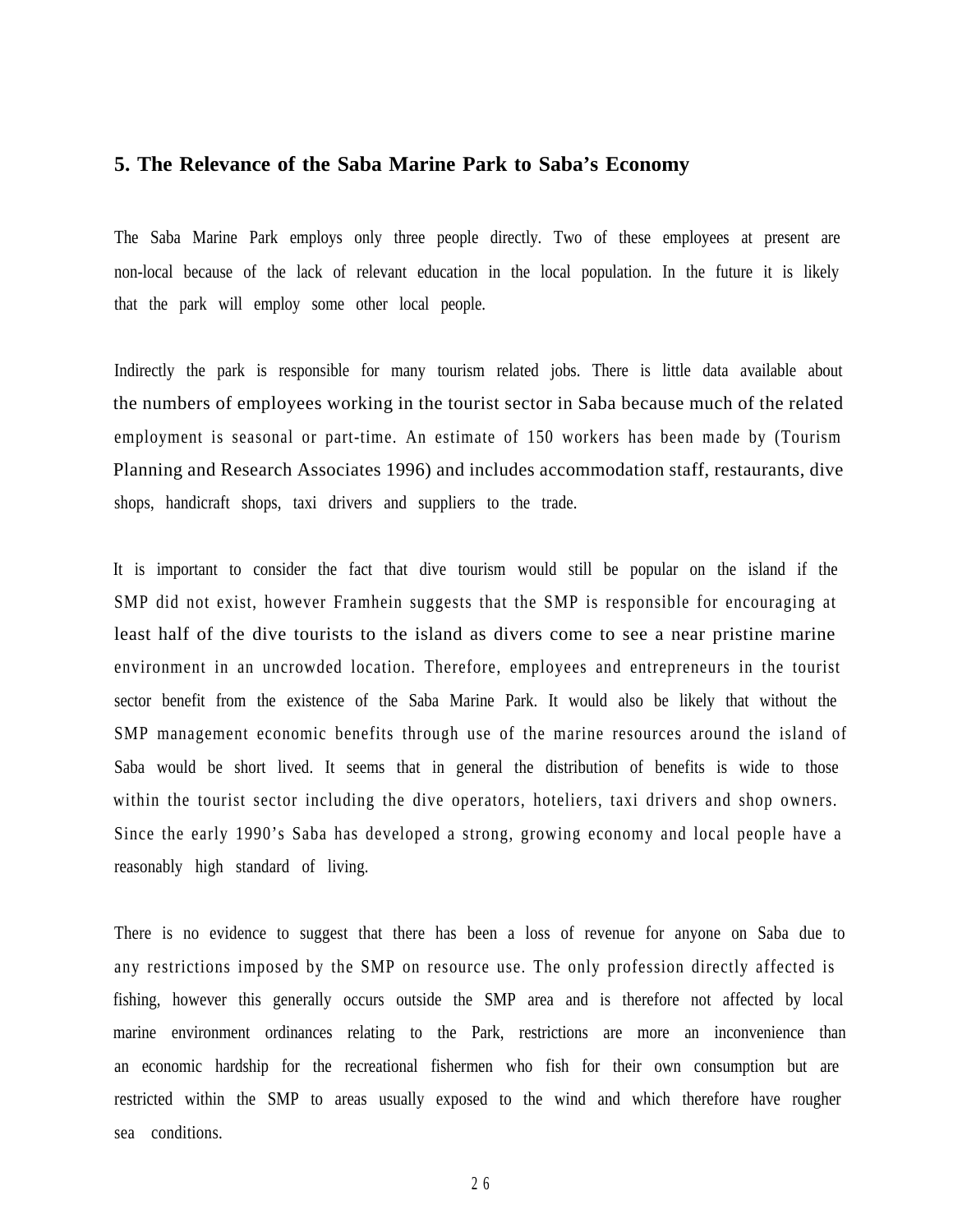The income generation for the SMP is based on results from Framhein (1995) who carried out extensive interviews and studies of those directly connected with tourism on Saba. Table 6 below takes into account the multiplier factor estimated at 1.6 which accounts for the re-circulation of moneys paid to local business's from outside the island economy which is then spent on island and changes hands a number of times before leaking out of the economy to other islands.

Table 3. Income Generation for Saba from SMP Use.

| <u>e kom emilija te ili p</u> eriodi | en en be<br>18683 | <u>kvententee</u><br><u>Muniya da na</u><br><u> XV (* 1913</u> |
|--------------------------------------|-------------------|----------------------------------------------------------------|
| <b>Dive Tourists</b>                 | \$1,640,000       | \$2,624,000                                                    |
| North City                           | 100,000           | \$<br>160,000                                                  |
| <b>Case Shift Tourists</b>           | 70,000            | \$<br>112,000                                                  |
| Chanber                              | 46,000            | \$<br>74,000                                                   |
| <b>Fishing</b>                       | 25,000            | 40,000<br>\$                                                   |
| <b>Donations</b>                     | 11,000            | 18,000<br>\$                                                   |
| Research                             | 11,000            | 18,000<br>\$                                                   |
| <b>ROTAL</b>                         | 1,903,000         | \$<br>3,046,000                                                |

# **6. Recommendations for Enhancing Economic Benefits**

User groups with a high benefit/cost ratio should be encouraged, for example diving could be developed and encouraged on the basis of sound research into diving related impacts. Roberts and Hawkins (1995) have shown that too date minimal damage has been done by divers in the SMP which would indicate that there is room to develop and increase the number of divers utilizing the SMP as long as dive briefings and educational slide shows given by dive masters and park staff respectively, are as effective in preventing damaging diving practices. Conservative development of dive tourism would be of general benefit.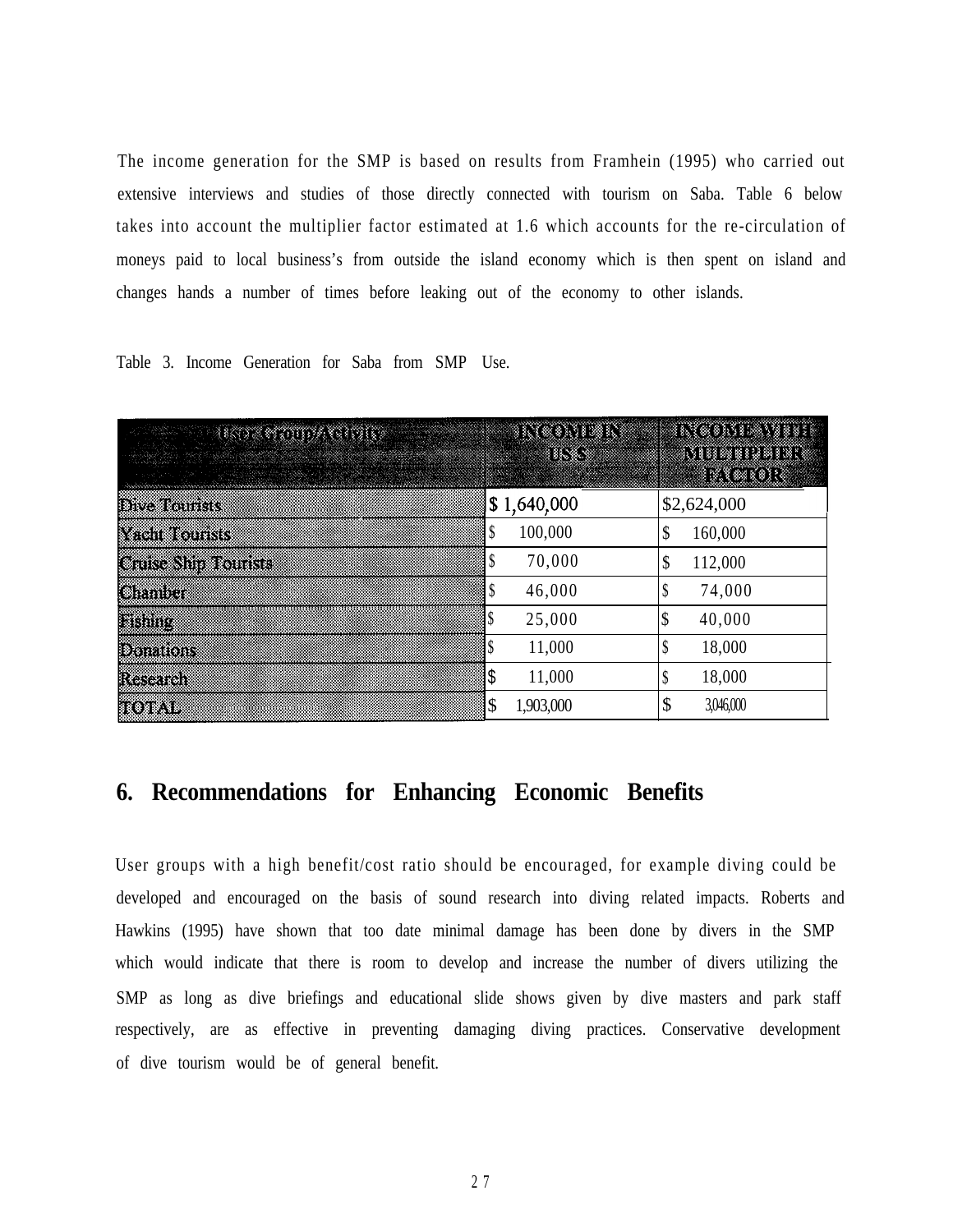User groups with a low income / expense ratio (below 1) should be discouraged unless they are beneficial to the island as a whole or unless compensations can be made through different management practices such as increasing fees.

It may be possible to improve the quality of the SMP by providing other services to users or creating new visitor attractions such as a visitors center, where educational programs could be run for visitors and locals. Other enhancing features may include providing a sail boat dock with fuel, water and electricity and/or more overnight moorings.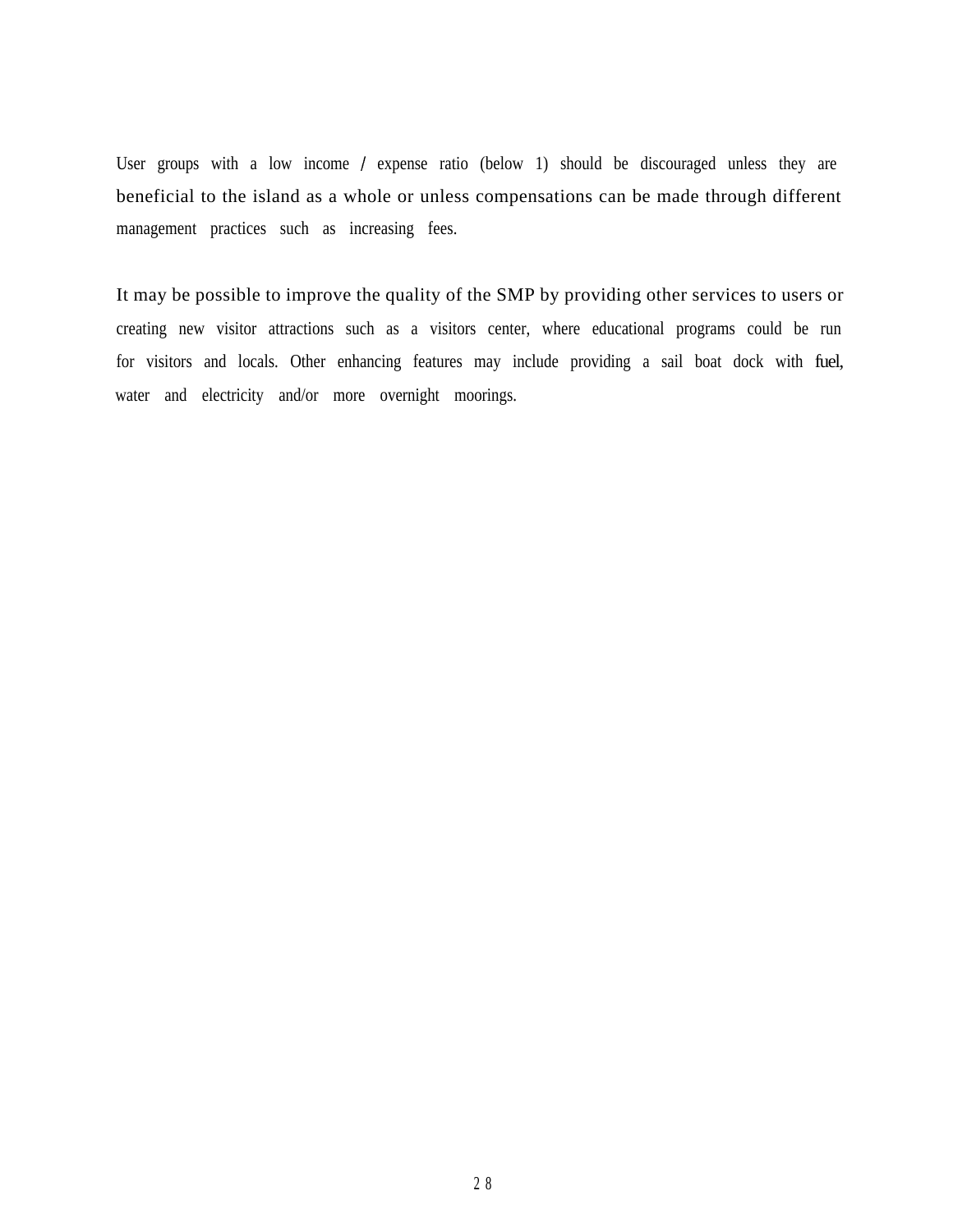### **7. Social Impacts of the Saba Marine Park**

Much of the following information is based on a more detailed and extensive report by Fernandes (1996) who carried out a multi-criteria analysis on Saba, looking at the Social, Economic and Environmental impacts of the Saba Marine Park.

Within the overall goal of the Saba Marine Park which is to preserve Saba's marine resources for the benefit and enjoyment of the people in perpetuity. Local people were asked to voice their opinions on the management and existence of the Saba Marine Park. The Saban community in general largely agreed on what should be the most important objectives of the SMP.

Issues of importance were isolated through interviews with the general population, those in government and individuals directly linked with the operations of the SMP. The community derived objectives were summarized as:

ECOLOGICAL SUSTAINABILITY • which includes

Minimizing reef damage- minimizing physical and disease damage to benthic organisms Maximizing fish abundance- maximize the number and size of the greatest diversity of fish species possible.

Maximizing water auality- prevent or minimize all organic or inorganic anthropogenic pollution.

ECONOMIC BENEFITS - which relates to

Ensuring that the SMP has a positive economic effect on the community of Saba.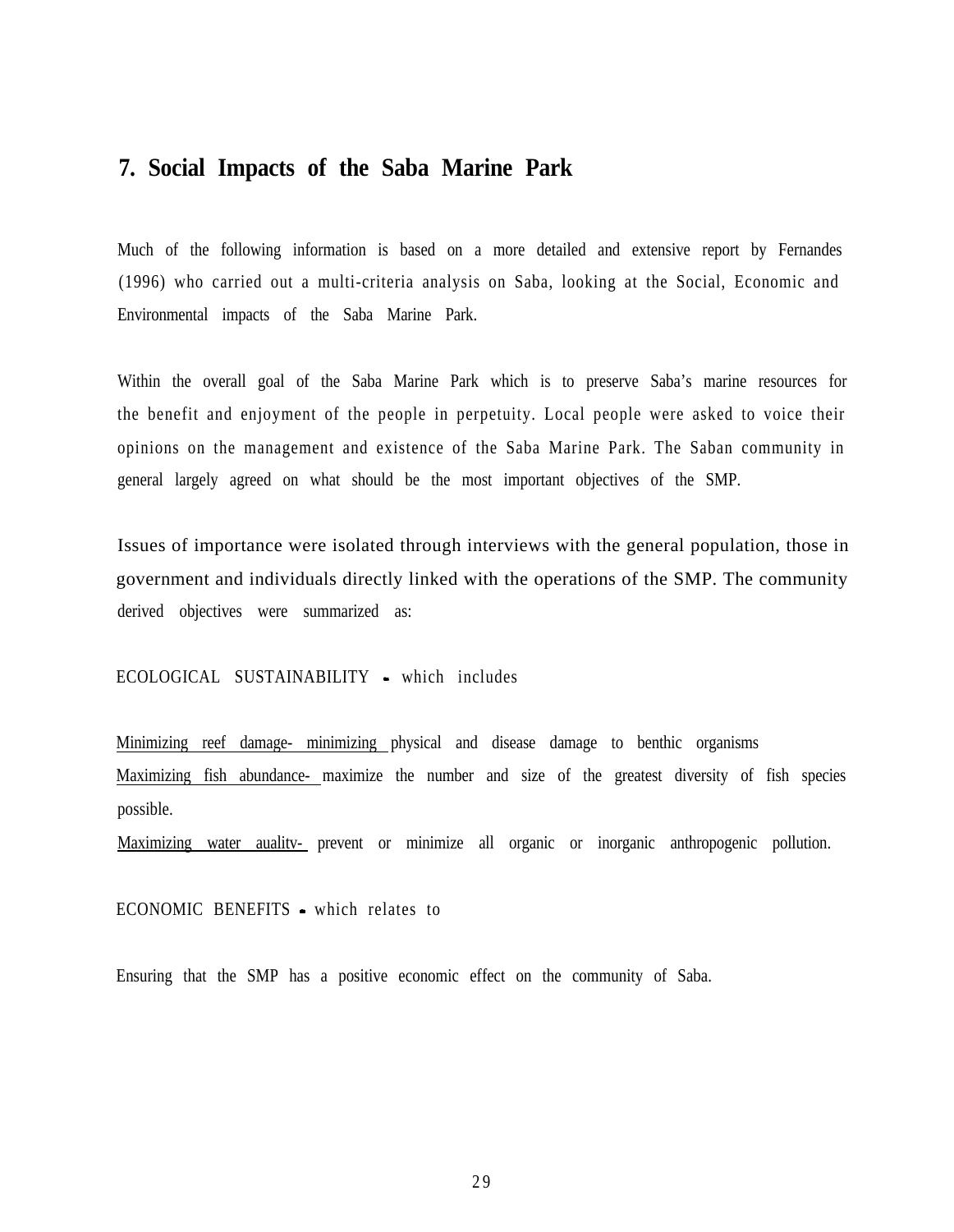Increased understanding - increase awareness and understanding within Saba for the value and functioning of the marine environment, marine resource management practices in general and SMP in particular.

Children - increasing children's understanding of the marine environment, marine resource management and SMP

Public- increasing the awareness of the community as to the value and functioning of their marine environment and marine park.

Government- increasing the awareness of government decision makers as to the value and functioning of Saba's marine environment and SMP particularly as it pertains to government decisions which may impact the park.

Maximize user access - allow for maximum multiple use of SMP whilst minimizing conflicts between different users.

Global Model - the SMP provides a global example of a self-financing, well functioning marine park from which people can learn.

Provide education opportunities- the global community can learn from SMP through education both directly (hands on) and indirectly (via publications).

Provide research opportunities - both the relatively pristine environment and the marine park itself can be the focus for, respectively, biological and management oriented research world wide.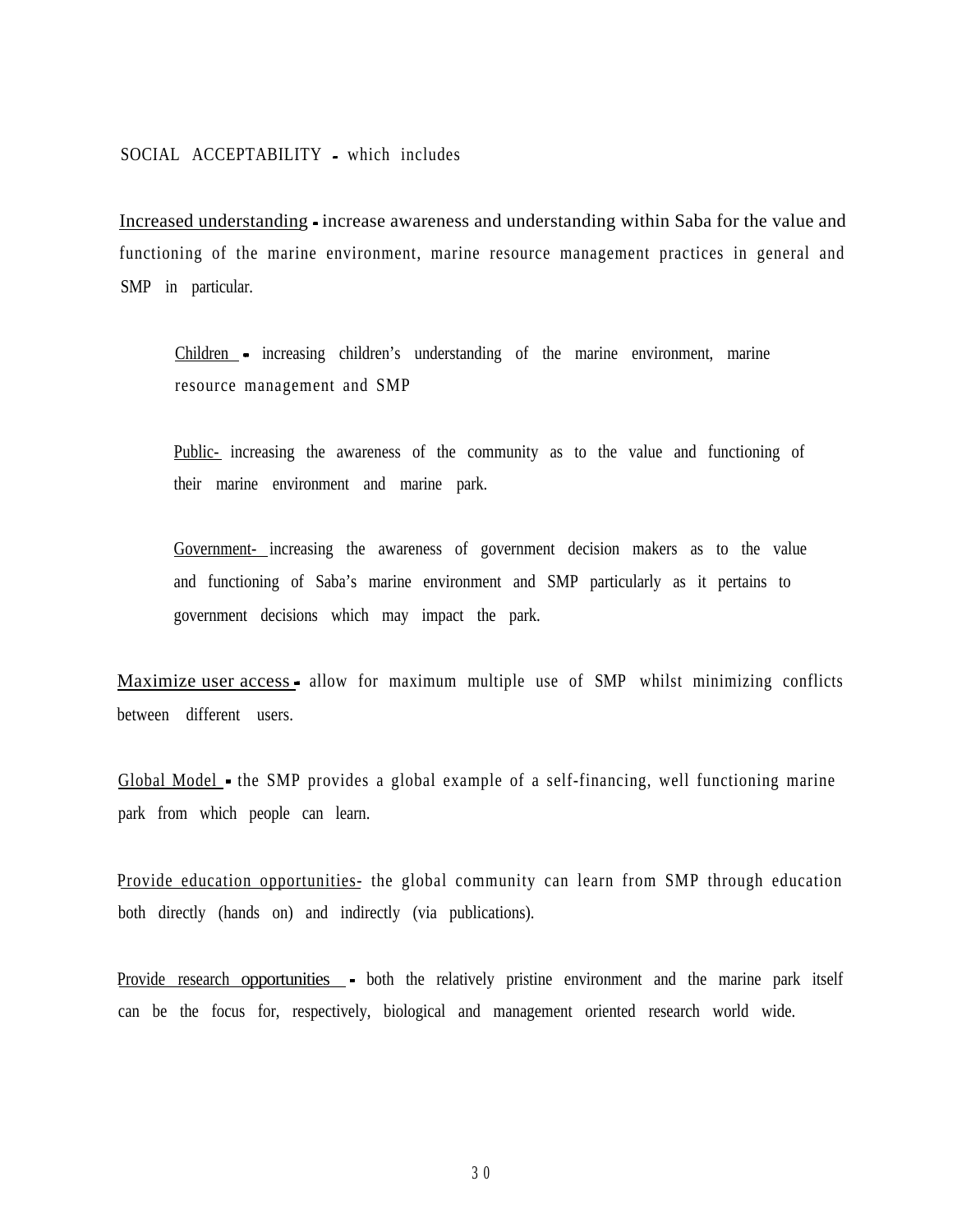#### **7.1 Environmental Issues**

Overall, the population of Saba stressed that the Saba Marine Park was important in the maintenance of coastal ecosystems. The park has control and should be aware that over use is possible in the future. People were also aware that there has been a decrease in anchor and diver damage through the provision of moorings and the education of visiting divers. The SMP has an important role in patrolling and law enforcement that could be improved.

#### **7.2 Social Issues**

Many people felt that there was not enough communication and interaction between the SMP and the local population. It was evident however from a majority of those surveyed that the SMP attracts a desirable type of visitor to the island. In general there is more support for the marine park from fishermen as the economic benefits through tourism become apparent, and, as it is understood that minimal restrictions are put on them. Some locals also indicated that they were not interested in the SMP or indeed didn't know about its work. This indicates some major communication problems on the island and that many of the educational goals of the park are not being met. There was some concern about local access to resources, which generally resulted from misunderstandings of the marine park legislation. It was stressed that the Park does provide an example internationally as a fully functioning self-financed marine park and disseminates information worldwide, indeed some local people were proud of the SMP's international recognition, but there was concern that the local population, especially the children, could benefit more educationally from the existence of the park.

#### **7.3 Economic Issues**

People in general were aware that economic development had taken place with the establishment of the park. The SMP's financial independence means there is no pressure on limited government funds. More visitors has lead to increased foreign investment creating foreign exchange but also pressures for development. Some people surveyed commented that the general standard of living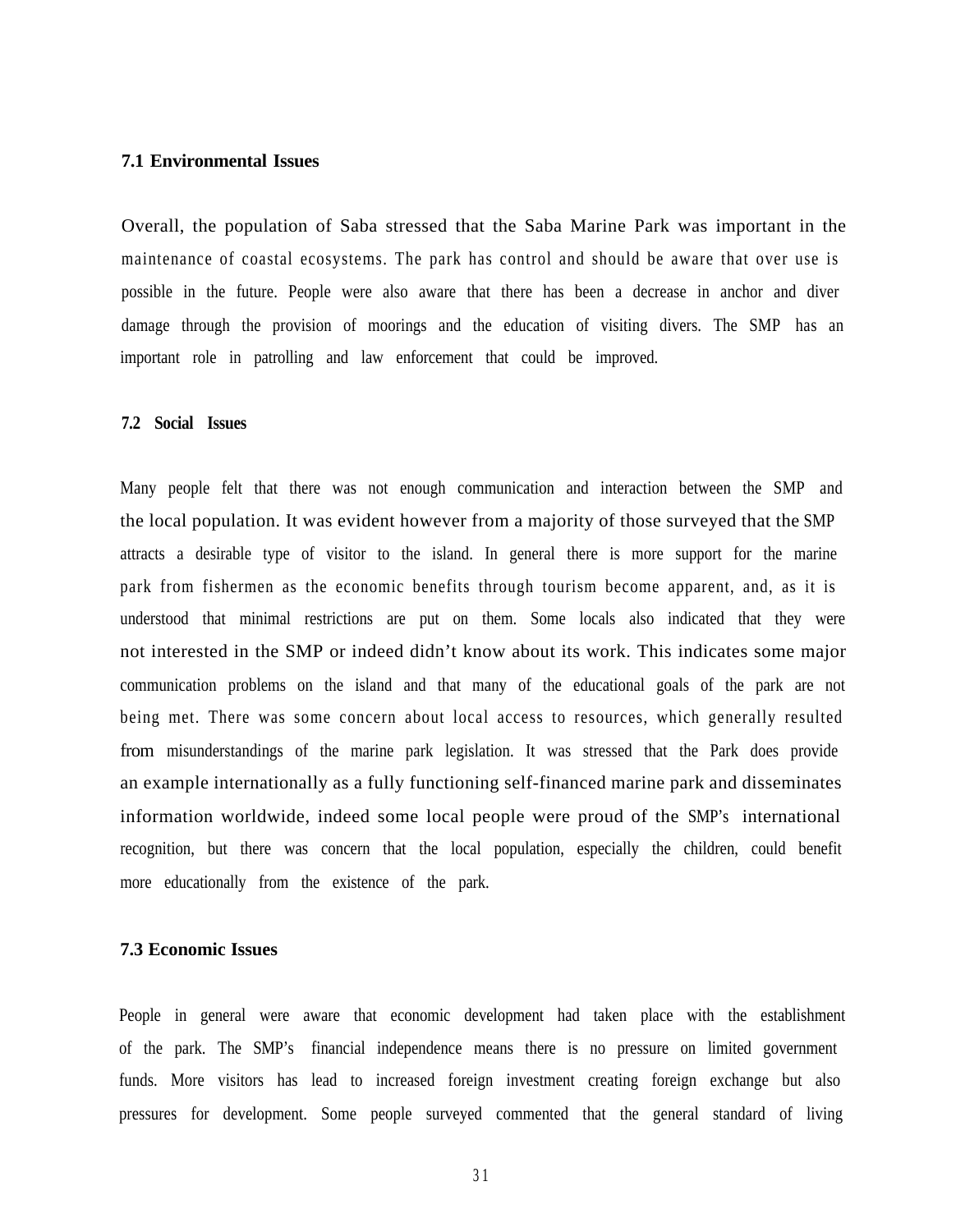had improved on the island, in addition, people were engaged in better paid jobs. Some concerns were voiced about the cost of living increasing, and that the SMP should generate more income for the island and that there should be other options for commercial use of the Park.

#### **7.4 Political Issues**

The Saba Marine Park should continue to provide advice to government regarding adjacent terrestrial developments. The park should also be politically neutral and enforce government approved laws. Some individuals surveyed wanted better distribution of benefits and jobs, and felt that a terrestrial park would be of further benefit to the island.

# **8. Recommendations for Enhancing Social Benefits**

Some of the major concerns and suggestions by the local population can be listed and should be incorporated in the future development plan for the Saba Marine Park in order to gain more social acceptability.

1) Increased education supporting field trips, incorporation of classes at school, swimming and snorkel lessons, SCUBA diving lessons, facilitate informing educators and children about employment in the marine science and management field, make researchers available to schools for talks, instigate volunteer program.

2) Increase interaction between SMP and local community, make more use of media, sponsor events, researchers press releases, fishing moorings, share information of use to local businesses, invite locals to slide shows, let dive shops know that SMP appreciates assistance.

3) There should be greater interaction between SMP and Government decision makers, give advice.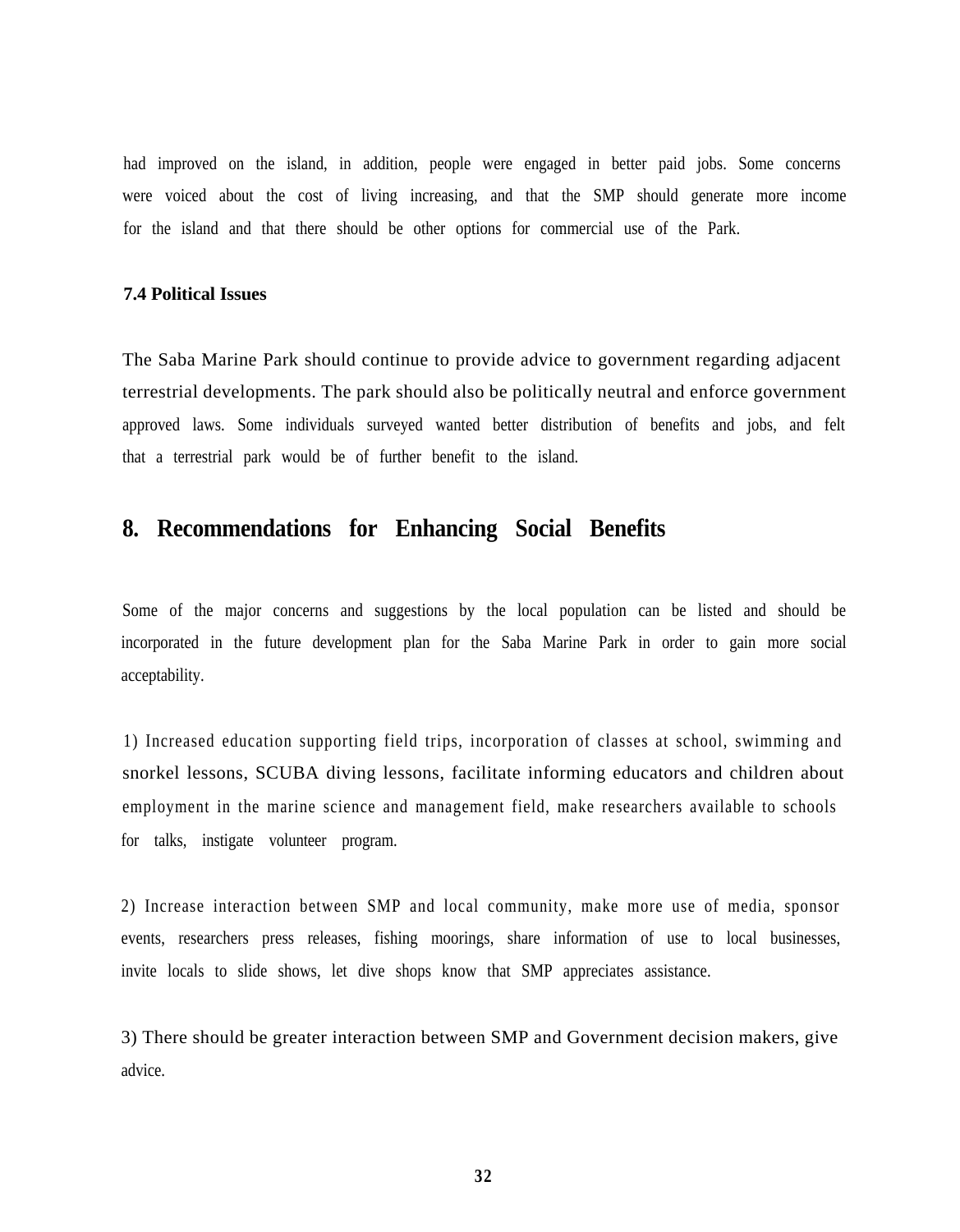4) Staff of the SMP should make greater effort to enforce compliance with law and introduce rules and regulations with regard to upstream impacts.

5) Research into carrying capacity should be instigated.

6) SMP should make sure that Environmental Impact Assessment is a rigorous process for coastal development.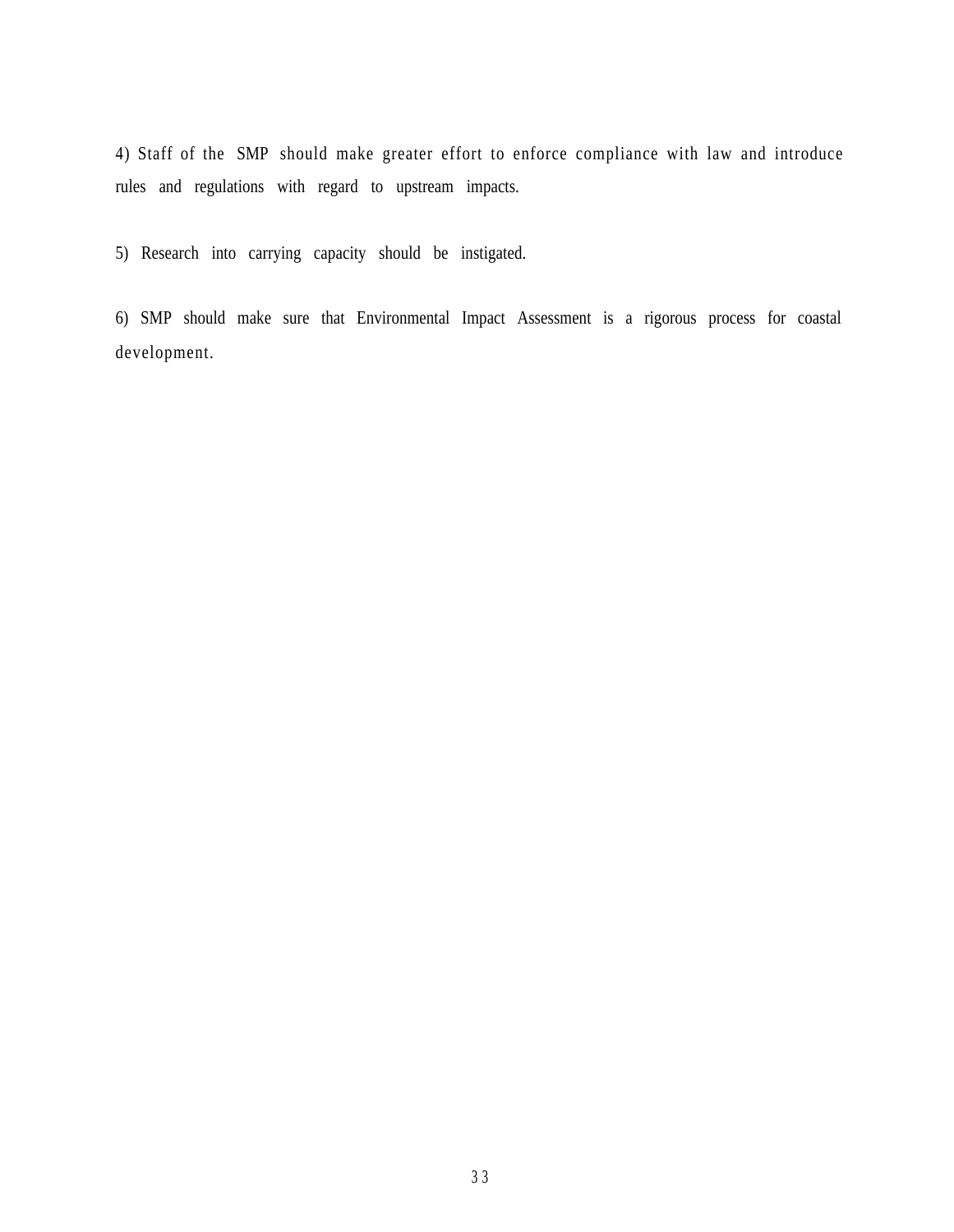### **9. Discussion and Conclusions**

Going into its tenth year the Saba Marine Park has influenced and played a major role in the economy and social well being of Saba's island community.

|                             | Raha (Pro<br>SK#K0)I | to primeronont | Ø.  | X            |
|-----------------------------|----------------------|----------------|-----|--------------|
| <b>Siliz Manne Park</b>     | 1.9 million          | 3.0 million    | 216 | <b>Total</b> |
| <b>Tours</b>                | 2.2 million          | 3.6 million    | 26% | 147%         |
| <b>Provission</b>           | million<br>2.5       | 4.0 million    | 28% | 28%          |
| <b>Covertment Subsidies</b> | 2.2 million          | 3.5 million    | 25% | 25%          |
| <b>TOTAL ECONOMY</b>        | 8.8 million          | 14.0 million   |     |              |

Table 4. The contribution of the Saba Marine Park to the tourist sector of Saba's economy.

The Saba Marine Park through its management and attraction to visitors generates almost half the tourist income to the island which in turn is approximately half of the GDP (Table 4.).

Although viewed skeptically by the local population in its initial phase of development and meeting with some strong opposition the Saba Marine Park quickly developed into an attraction for eco-tourist type divers and the economic benefits showed in a very short time. The significance of the self-financing status was great as it showed an independence from limited local financial resources and development of the Saba Marine Park has shown that people are willing to pay for conservation efforts. The diver surveys indicated that many divers were not aware of the Marine Parks significance in its protection of the marine environment, however they planned their trips to Saba on the understanding that they would have an impressive diving experience on near pristine coral reefs with an abundance of fauna, but did not relate this to the efforts or existence of the park. This very fact indicates that the Marine Park has lacked in its education goals and the dissemination of information and interpretation about the Park. This is an opinion shared by many local people and the results of these surveys should act as guidelines to the future development plans of the SMP.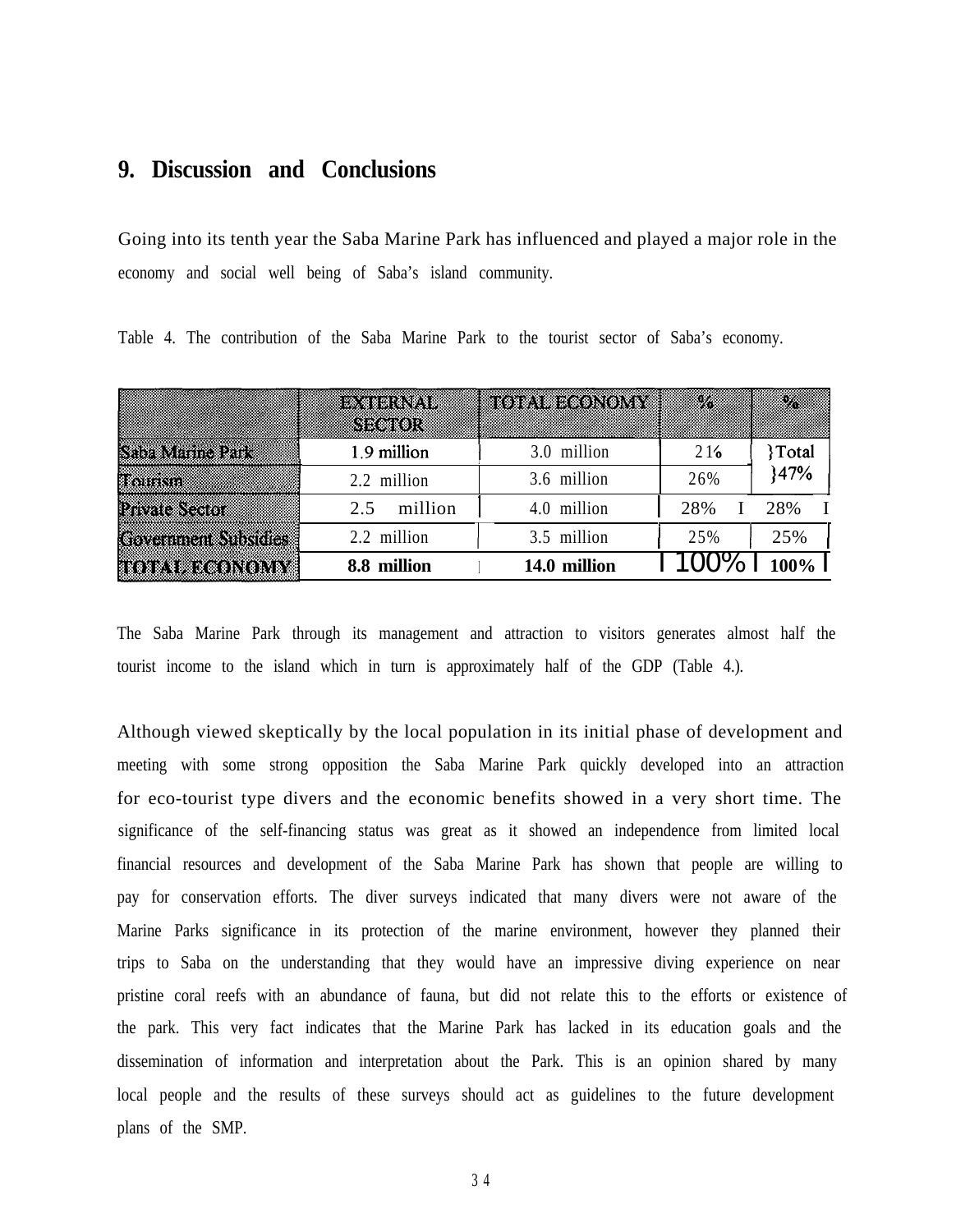In general, people are aware of the economic significance of the park, most of the population do not feel restricted by the regulations governing use of the park, because there are very few limitations for local people.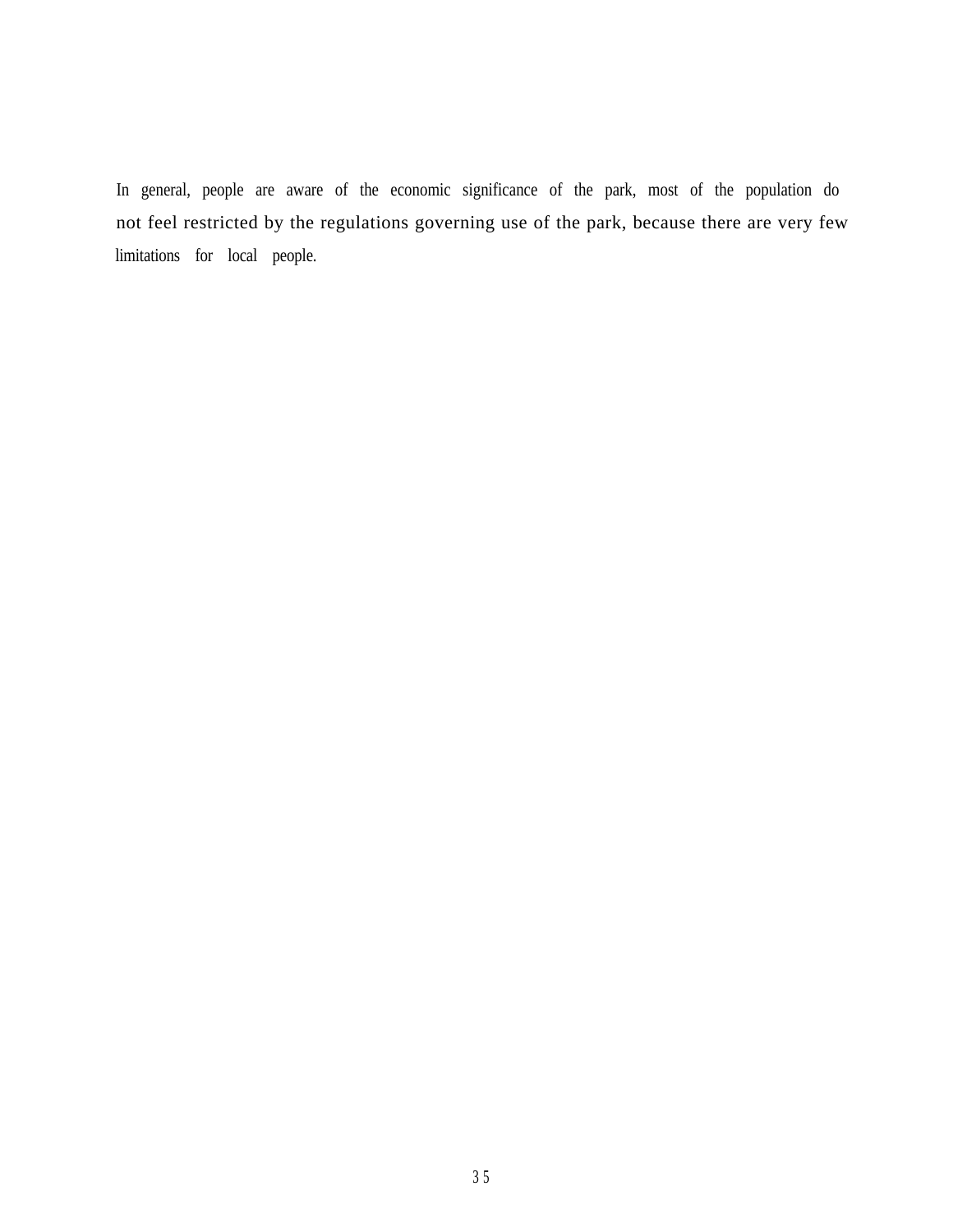# **References**

**Brugman, F. H., 1995. The Monuments of Saba, the island of Saba, a Caribbean example. Published by Walburg Pers, Vutphen, pp. 168.**

**Charles, S and W. Griffith, 1994. Saba Visitor Survey. Caribbean Tourism Organization (CTO), St. Michael, Barbados. pp. 37.**

**Fernandes, L. 1995. Integrating economic, environmental and social issues in an evaluation of the Saba Marine Park, Netherlands Antilles, Caribbean Sea, March 1995. Saba Conservation Foundation, The Bottom, Saba, Netherlands Antilles. pp. 62.**

**Framhein, R 1995. The value of nature protection, Economic Analysis of the Saba Marine Park. Summary for the Government of Saba, September 1995. Saba Conservation Foundation, The Bottom, Saba, Netherlands Antilles.**

**Hartog, J. 1988 The History of Saba. Published by the Saba Artisan Foundation. pp. 140**

**Meesters E.H., H. Nijkamp, L. Bijvoet 1996. Towards sustainable management of the Saba Bank.( A report for the department of Public Health and Environment, Curacao, NA). AIDEnvironment, Donker Curtiusstraat 7-523, Amsterdam, The Netherlands.**

**Polunin, N. , and C. Roberts 1993 Greater Biomass and value of target coral reef fishes in two small Caribbean marine reserves. M.E.P.S 100: 167-176**

**Roberts, C.,(1995) Rapid reef build up of fish biomass in a Caribbean marine reserve. (in press)**